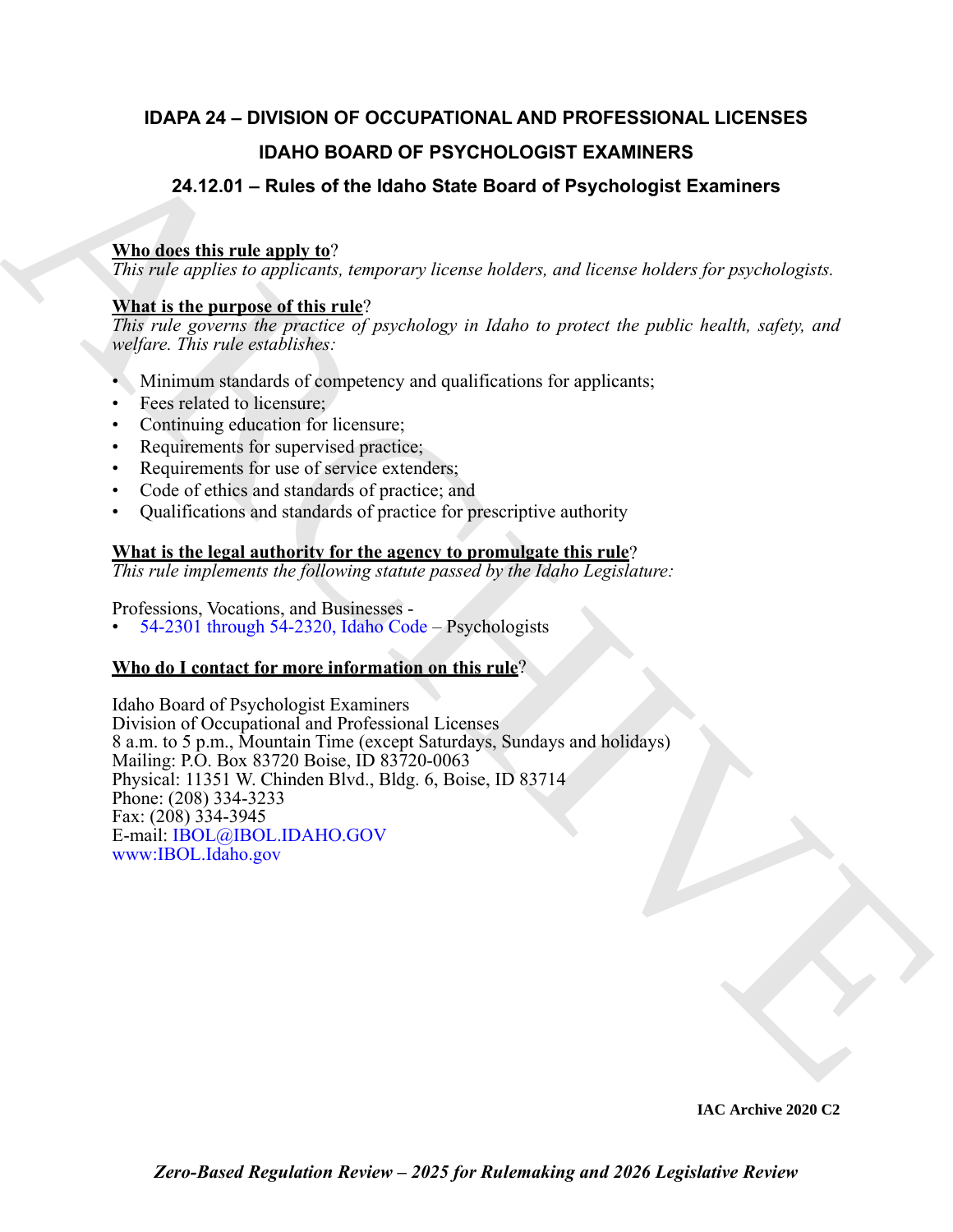# **Table of Contents**

|  | 24.12.01 - Rules of the Idaho State Board of Psychologist Examiners              |  |
|--|----------------------------------------------------------------------------------|--|
|  |                                                                                  |  |
|  |                                                                                  |  |
|  |                                                                                  |  |
|  |                                                                                  |  |
|  |                                                                                  |  |
|  |                                                                                  |  |
|  |                                                                                  |  |
|  |                                                                                  |  |
|  |                                                                                  |  |
|  |                                                                                  |  |
|  |                                                                                  |  |
|  | 201. Examination For Provisional Certification Of Prescriptive Authority.  6     |  |
|  |                                                                                  |  |
|  |                                                                                  |  |
|  |                                                                                  |  |
|  |                                                                                  |  |
|  |                                                                                  |  |
|  |                                                                                  |  |
|  |                                                                                  |  |
|  |                                                                                  |  |
|  |                                                                                  |  |
|  |                                                                                  |  |
|  |                                                                                  |  |
|  |                                                                                  |  |
|  |                                                                                  |  |
|  |                                                                                  |  |
|  |                                                                                  |  |
|  | 401. Continuing Education Requirements For Relicensure In Psychology.  8         |  |
|  | 402. Guidelines For Approval Of Continuing Education Credits. [ 9                |  |
|  |                                                                                  |  |
|  | 450. Guidelines For Use Of Service Extenders To Licensed Psychologists.  11      |  |
|  |                                                                                  |  |
|  | 500. Educational And Credentialing Requirements For Licensure.  13               |  |
|  |                                                                                  |  |
|  |                                                                                  |  |
|  |                                                                                  |  |
|  | 700. Qualifications For Provisional Certification Of Prescriptive Authority.  15 |  |
|  | 701. Supervised Practice Of Provisional Certification Holder.  16                |  |
|  | 702. Qualifications To Prescribe For Pediatric Or Geriatric Patients.  17        |  |
|  |                                                                                  |  |
|  | 710. Qualifications For Certification Of Prescriptive Authority.  18             |  |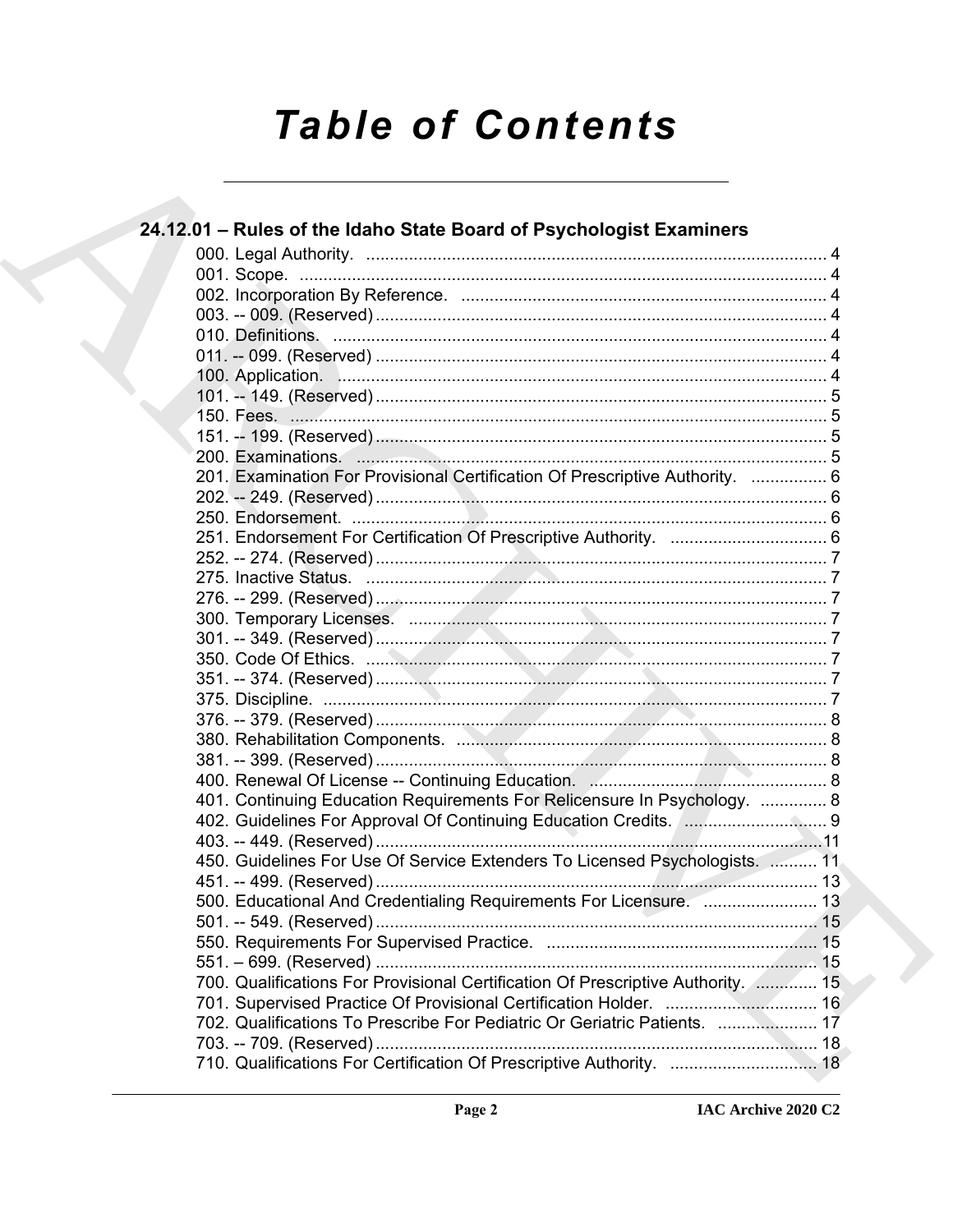# Table of Contents (cont'd)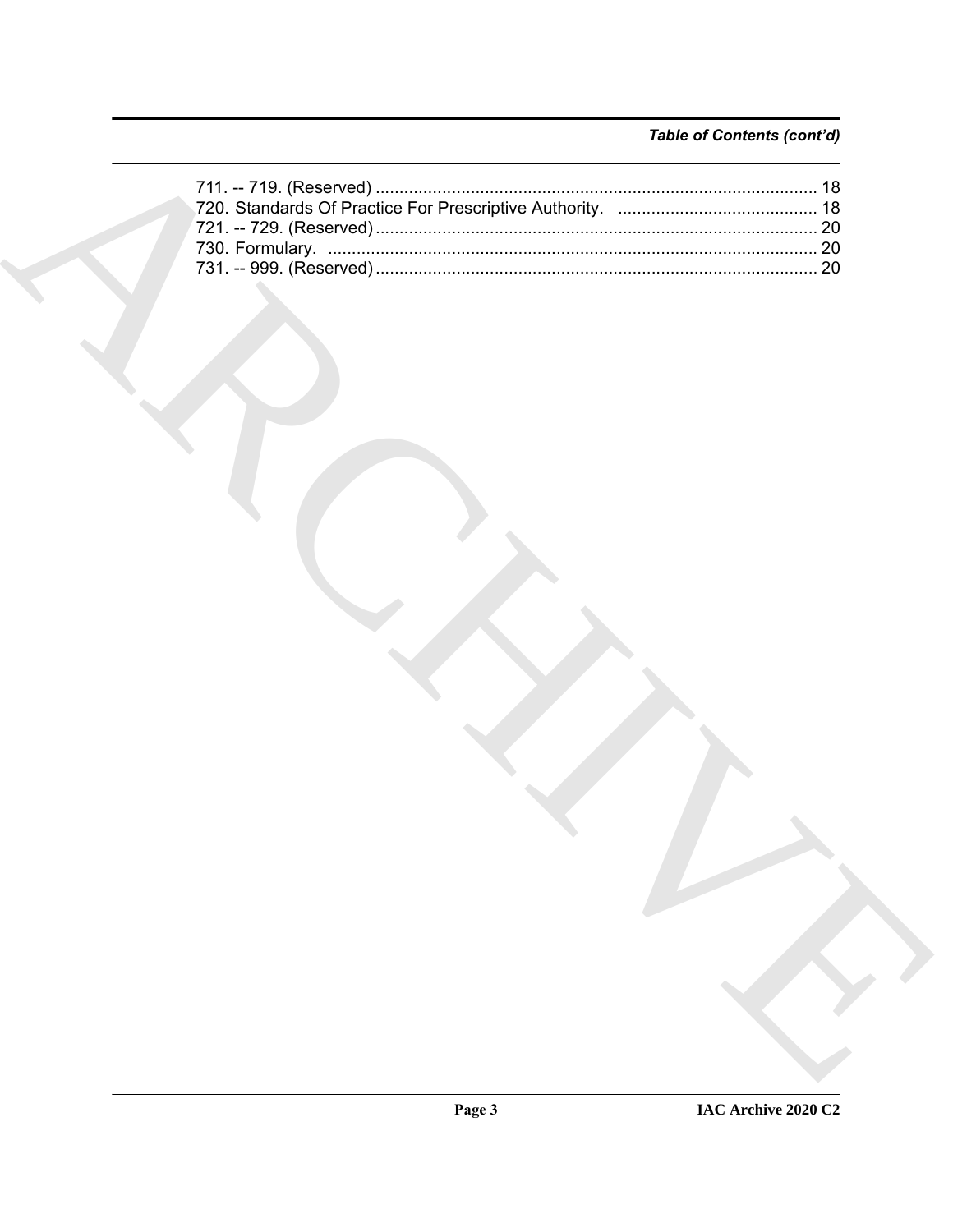# <span id="page-3-21"></span>**24.12.01 – RULES OF THE IDAHO STATE BOARD OF PSYCHOLOGIST EXAMINERS**

### <span id="page-3-1"></span><span id="page-3-0"></span>**000. LEGAL AUTHORITY.**

The rules are promulgated pursuant to Section 54-2305, Idaho Code. (7-1-21)T

# <span id="page-3-22"></span><span id="page-3-2"></span>**001. SCOPE.**

These rules govern the practice of psychology in Idaho. (7-1-21)T

# <span id="page-3-20"></span><span id="page-3-3"></span>**002. INCORPORATION BY REFERENCE.**

The document titled "Ethical Principles of Psychologists and Code of Conduct," published by the American Psychological Association and dated June 1, 2003 with the 2010 amendments effective June 1, 2010, as referenced in Section 350, is herein incorporated by reference and is available from the Board's office and on the Board web site.  $(7-1-21)T$ 

# <span id="page-3-4"></span>**003. -- 009. (RESERVED)**

# <span id="page-3-11"></span><span id="page-3-5"></span>**010. DEFINITIONS.**

<span id="page-3-12"></span>**01. Certificate of Professional Qualification**. A certificate of professional qualification means the certificate of professional qualification granted to a psychologist by the Association of State and Provincial Psychology Boards.

The strengthroughout procedure is Section: 54-2383, below Cost.<br>
(F1-211)<br>
These radio space and procedure is a space of the strengthrough the strengthrough the strengthrough the strengthrough the strengthrough the streng **02. Collaboration or Collaborative Relationship**. Collaboration or collaborative relationship means a cooperative working relationship between a prescribing psychologist and a licensed medical provider in the provision of patient care, including cooperation in the management and delivery of physical and mental health care, to ensure optimal patient care. (7-1-21)T

<span id="page-3-16"></span><span id="page-3-15"></span><span id="page-3-14"></span><span id="page-3-13"></span>**03.** Geriatric Patient. A person sixty-five (65) years of age or older. (7-1-21)T

**04. Licensed Medical Provider**. A physician or physician assistant licensed pursuant to chapter 18, title 54, Idaho Code, or an advanced practice registered nurse licensed pursuant to chapter 14, title 54, Idaho Code.  $(7-1-21)T$ 

**05. Mental, Nervous, Emotional, Behavioral, Substance Abuse, and Cognitive Disorders**. Disorders, illnesses, or diseases listed in either the most recent edition of the Diagnostic and Statistical Manual of Mental Disorders published by the American Psychiatric Association or those listed in the International Classification of Diseases published by the World Health Organization. (7-1-21)T

<span id="page-3-19"></span><span id="page-3-18"></span><span id="page-3-17"></span>**06. Pediatric Patient**. A person seventeen (17) years of age or younger. (7-1-21)T

**07. Prescribing Psychologist**. A person who holds a license to practice psychology issued by the Board and who holds a Certification or Provisional Certification of Prescriptive Authority issued by the Board under Sections 54-2317, 54-2318, 54-2319, Idaho Code, and these rules. (7-1-21)T

**08. Supervising Physician**. A board-certified psychiatrist, neurologist, or other physician with specialized training and experience in the management of psychotropic medication and who is licensed under chapter 18, title 54, Idaho Code, or an equivalent licensing provision of the law of a state adjoining Idaho. (7-1-21)T

# <span id="page-3-6"></span>**011. -- 099. (RESERVED)**

### <span id="page-3-9"></span><span id="page-3-8"></span><span id="page-3-7"></span>**100. APPLICATION.**

**01. Filing an Application**. Applicants for licensure or certification or provisional certification of prescriptive authority must submit a complete application, verified under oath, to the Board at its official address. The application must be on the forms approved by the Board and submitted together with the appropriate fee(s) and supporting documentation.  $(7-1-21)$ T supporting documentation.

<span id="page-3-10"></span>**02. Supporting Documents**. The applicant must provide or facilitate the provision of any supporting ty documents that may be required under the qualifications for the license being sought. (7-1-21) third-party documents that may be required under the qualifications for the license being sought.

Any third-party documents, including letters of reference, must be received by the Board directly ty. (7-1-21)T from the third party.

**Section 000 Page 4**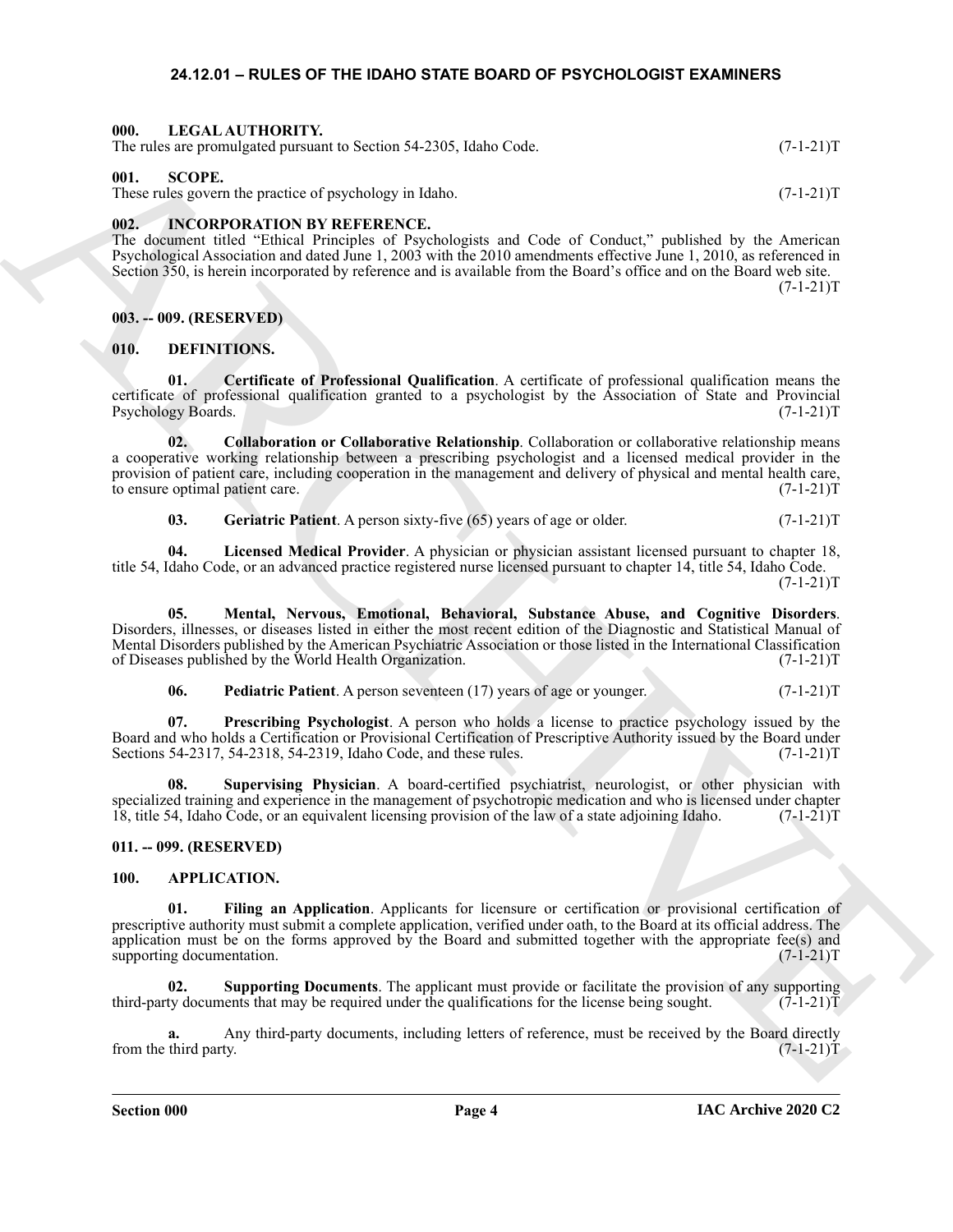# <span id="page-4-0"></span>**101. -- 149. (RESERVED)**

# <span id="page-4-9"></span><span id="page-4-1"></span>**150. FEES.**

| FEES.<br><b>150.</b><br>All fees are non-refundable. The examination or reexamination fee are in addition to the application fee and must<br>accompany the application.                                                            |                                                                                                |                                   |
|------------------------------------------------------------------------------------------------------------------------------------------------------------------------------------------------------------------------------------|------------------------------------------------------------------------------------------------|-----------------------------------|
| <b>FEE TYPE</b>                                                                                                                                                                                                                    | <b>AMOUNT</b><br>(Not to Exceed)                                                               | <b>RENEWAL</b><br>(Not to Exceed) |
| Original Application for Licensure by Exam                                                                                                                                                                                         | \$150                                                                                          |                                   |
| Inactive License Renewal                                                                                                                                                                                                           | \$125                                                                                          |                                   |
| <b>Annual Renewal</b>                                                                                                                                                                                                              | \$250                                                                                          |                                   |
| Original Application for Licensure by<br>Endorsement/Senior Psychologist                                                                                                                                                           | \$250                                                                                          |                                   |
| Original Application for Provisional Certification<br>of Prescriptive Authority                                                                                                                                                    | \$250                                                                                          | \$250                             |
| Original Application for Certification<br>of Prescriptive Authority                                                                                                                                                                | \$250                                                                                          | \$250                             |
| Original Application for Certification of<br>Prescriptive Authority by Endorsement                                                                                                                                                 | \$250                                                                                          |                                   |
| Application for Service Extender                                                                                                                                                                                                   | \$100                                                                                          | \$100                             |
| <b>Examination and Reexamination</b>                                                                                                                                                                                               | The amount charged by the<br>national examining entity plus a<br>processing fee of \$25        |                                   |
| Reinstatement                                                                                                                                                                                                                      | As set forth in Section 67-2614,<br>Idaho Code.                                                |                                   |
| <b>Temporary License</b>                                                                                                                                                                                                           | \$50                                                                                           |                                   |
| 151. -- 199. (RESERVED)<br>200.<br><b>EXAMINATIONS.</b>                                                                                                                                                                            |                                                                                                | $(7-1-21)T$                       |
| Written Exam Required. The Board will require a written examination of applicants. The written<br>01.<br>examination will be the National Examination for Professional Practice In Psychology (EPPP).                              |                                                                                                | $(7-1-21)T$                       |
| 02.<br><b>Passing Score</b> . The Board has determined that a passing score on the EPPP is a raw score of one<br>hundred forty (140) or, for examinations after April 1, 2001, a scaled score of five hundred (500) for licensure. |                                                                                                | $(7-1-21)T$                       |
| 03.                                                                                                                                                                                                                                | Time and Place of Exam. The examination will be conducted at a time and place specified by the |                                   |

# <span id="page-4-2"></span>**151. -- 199. (RESERVED)**

# <span id="page-4-8"></span><span id="page-4-7"></span><span id="page-4-6"></span><span id="page-4-5"></span><span id="page-4-4"></span><span id="page-4-3"></span>**200. EXAMINATIONS.**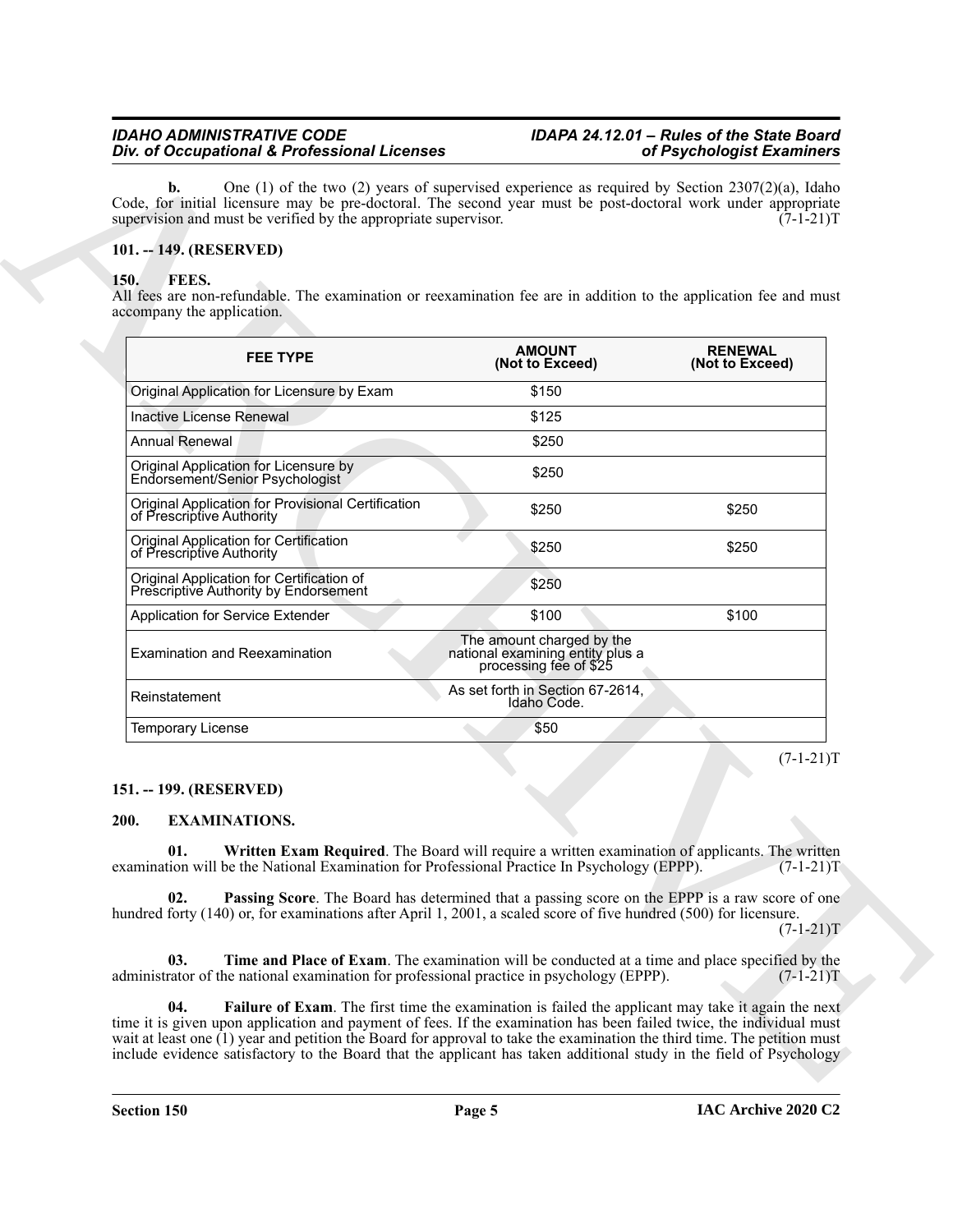### <span id="page-5-11"></span><span id="page-5-10"></span><span id="page-5-1"></span>**202. -- 249. (RESERVED)**

# <span id="page-5-6"></span><span id="page-5-5"></span><span id="page-5-4"></span><span id="page-5-2"></span>**250. ENDORSEMENT.**

<span id="page-5-9"></span><span id="page-5-0"></span>

| before approval will be granted.<br><b>EXAMINATION FOR PROVISIONAL CERTIFICATION OF PRESCRIPTIVE AUTHORITY.</b><br>201.<br>Examination for Psychologists (PEP).<br>01.<br>Psychology Boards (ASPPB).<br>02.<br>rules.<br>202. -- 249. (RESERVED)<br>ENDORSEMENT.<br><b>250.</b><br>01.<br>02.<br><b>Requirements for Endorsement.</b> An applicant under the endorsement section must have:<br>a.<br>A history of no disciplinary action in any jurisdiction; and<br>$\mathbf{b}$ .<br>Meet one of the following qualifications:<br>c.<br>A current certificate of professional qualification in Psychology as defined in these rules; or<br>i.<br>ii.<br>iii.<br>A certification by American Board of Professional Psychology; or<br>iv.<br>internship and one (1) year of which must be post-doctoral;<br>d.<br>Or complete both of the following:<br>i.<br>are acceptable to the Board; and<br>ii.<br>(7) years immediately prior to application.<br><b>ENDORSEMENT FOR CERTIFICATION OF PRESCRIPTIVE AUTHORITY.</b><br>251.<br>following requirements:<br>01.<br>practice psychology in another state and in Idaho; | The approved examination for provisional certification of prescriptive authority is the Psychopharmacology<br>Passing Score. A passing score will be determined by the Association of State and Provincial<br>Date of Exam. The passage of the exam may have occurred prior to the effective date of these<br><b>Eligibility for Endorsement.</b> An applicant who is in possession of a valid statutory license or<br>statutory certificate from another state or Canada may apply for licensing under the endorsement section of this law.<br>A valid psychology license or certificate issued by the regulatory entity of another jurisdiction; and<br>A registration with the National Register of Health Service Providers in Psychology; or (7-1-21)T<br>Graduated from an APA accredited program with a doctoral degree in psychology and two (2) years<br>of supervised experience acceptable to the Board, one $(1)$ year of which may include a pre-doctoral practicum or<br>Graduated with a doctoral degree in psychology or a related field, provided experience and training<br>A record of practicing Psychology at the independent level for the five (5) years of the last seven<br>The Board may grant a provisional certification or certification of prescriptive authority by endorsement to an<br>applicant who completes an application as set forth in Section 100 of these rules, pays the required fee, and meets the<br>Holds a Current License. The applicant must be the holder of a current and unrestricted license to | Div. of Occupational & Professional Licenses<br>of Psychologist Examiners |             |
|-------------------------------------------------------------------------------------------------------------------------------------------------------------------------------------------------------------------------------------------------------------------------------------------------------------------------------------------------------------------------------------------------------------------------------------------------------------------------------------------------------------------------------------------------------------------------------------------------------------------------------------------------------------------------------------------------------------------------------------------------------------------------------------------------------------------------------------------------------------------------------------------------------------------------------------------------------------------------------------------------------------------------------------------------------------------------------------------------------------------------|-------------------------------------------------------------------------------------------------------------------------------------------------------------------------------------------------------------------------------------------------------------------------------------------------------------------------------------------------------------------------------------------------------------------------------------------------------------------------------------------------------------------------------------------------------------------------------------------------------------------------------------------------------------------------------------------------------------------------------------------------------------------------------------------------------------------------------------------------------------------------------------------------------------------------------------------------------------------------------------------------------------------------------------------------------------------------------------------------------------------------------------------------------------------------------------------------------------------------------------------------------------------------------------------------------------------------------------------------------------------------------------------------------------------------------------------------------------------------------------------------------------------------------------------------------|---------------------------------------------------------------------------|-------------|
|                                                                                                                                                                                                                                                                                                                                                                                                                                                                                                                                                                                                                                                                                                                                                                                                                                                                                                                                                                                                                                                                                                                         |                                                                                                                                                                                                                                                                                                                                                                                                                                                                                                                                                                                                                                                                                                                                                                                                                                                                                                                                                                                                                                                                                                                                                                                                                                                                                                                                                                                                                                                                                                                                                       |                                                                           | $(7-1-21)T$ |
|                                                                                                                                                                                                                                                                                                                                                                                                                                                                                                                                                                                                                                                                                                                                                                                                                                                                                                                                                                                                                                                                                                                         |                                                                                                                                                                                                                                                                                                                                                                                                                                                                                                                                                                                                                                                                                                                                                                                                                                                                                                                                                                                                                                                                                                                                                                                                                                                                                                                                                                                                                                                                                                                                                       |                                                                           | $(7-1-21)T$ |
|                                                                                                                                                                                                                                                                                                                                                                                                                                                                                                                                                                                                                                                                                                                                                                                                                                                                                                                                                                                                                                                                                                                         |                                                                                                                                                                                                                                                                                                                                                                                                                                                                                                                                                                                                                                                                                                                                                                                                                                                                                                                                                                                                                                                                                                                                                                                                                                                                                                                                                                                                                                                                                                                                                       |                                                                           | $(7-1-21)T$ |
|                                                                                                                                                                                                                                                                                                                                                                                                                                                                                                                                                                                                                                                                                                                                                                                                                                                                                                                                                                                                                                                                                                                         |                                                                                                                                                                                                                                                                                                                                                                                                                                                                                                                                                                                                                                                                                                                                                                                                                                                                                                                                                                                                                                                                                                                                                                                                                                                                                                                                                                                                                                                                                                                                                       |                                                                           | $(7-1-21)T$ |
|                                                                                                                                                                                                                                                                                                                                                                                                                                                                                                                                                                                                                                                                                                                                                                                                                                                                                                                                                                                                                                                                                                                         |                                                                                                                                                                                                                                                                                                                                                                                                                                                                                                                                                                                                                                                                                                                                                                                                                                                                                                                                                                                                                                                                                                                                                                                                                                                                                                                                                                                                                                                                                                                                                       |                                                                           |             |
|                                                                                                                                                                                                                                                                                                                                                                                                                                                                                                                                                                                                                                                                                                                                                                                                                                                                                                                                                                                                                                                                                                                         |                                                                                                                                                                                                                                                                                                                                                                                                                                                                                                                                                                                                                                                                                                                                                                                                                                                                                                                                                                                                                                                                                                                                                                                                                                                                                                                                                                                                                                                                                                                                                       |                                                                           |             |
|                                                                                                                                                                                                                                                                                                                                                                                                                                                                                                                                                                                                                                                                                                                                                                                                                                                                                                                                                                                                                                                                                                                         |                                                                                                                                                                                                                                                                                                                                                                                                                                                                                                                                                                                                                                                                                                                                                                                                                                                                                                                                                                                                                                                                                                                                                                                                                                                                                                                                                                                                                                                                                                                                                       |                                                                           | $(7-1-21)T$ |
|                                                                                                                                                                                                                                                                                                                                                                                                                                                                                                                                                                                                                                                                                                                                                                                                                                                                                                                                                                                                                                                                                                                         |                                                                                                                                                                                                                                                                                                                                                                                                                                                                                                                                                                                                                                                                                                                                                                                                                                                                                                                                                                                                                                                                                                                                                                                                                                                                                                                                                                                                                                                                                                                                                       |                                                                           | $(7-1-21)T$ |
|                                                                                                                                                                                                                                                                                                                                                                                                                                                                                                                                                                                                                                                                                                                                                                                                                                                                                                                                                                                                                                                                                                                         |                                                                                                                                                                                                                                                                                                                                                                                                                                                                                                                                                                                                                                                                                                                                                                                                                                                                                                                                                                                                                                                                                                                                                                                                                                                                                                                                                                                                                                                                                                                                                       |                                                                           | $(7-1-21)T$ |
|                                                                                                                                                                                                                                                                                                                                                                                                                                                                                                                                                                                                                                                                                                                                                                                                                                                                                                                                                                                                                                                                                                                         |                                                                                                                                                                                                                                                                                                                                                                                                                                                                                                                                                                                                                                                                                                                                                                                                                                                                                                                                                                                                                                                                                                                                                                                                                                                                                                                                                                                                                                                                                                                                                       |                                                                           | $(7-1-21)T$ |
|                                                                                                                                                                                                                                                                                                                                                                                                                                                                                                                                                                                                                                                                                                                                                                                                                                                                                                                                                                                                                                                                                                                         |                                                                                                                                                                                                                                                                                                                                                                                                                                                                                                                                                                                                                                                                                                                                                                                                                                                                                                                                                                                                                                                                                                                                                                                                                                                                                                                                                                                                                                                                                                                                                       |                                                                           | $(7-1-21)T$ |
|                                                                                                                                                                                                                                                                                                                                                                                                                                                                                                                                                                                                                                                                                                                                                                                                                                                                                                                                                                                                                                                                                                                         |                                                                                                                                                                                                                                                                                                                                                                                                                                                                                                                                                                                                                                                                                                                                                                                                                                                                                                                                                                                                                                                                                                                                                                                                                                                                                                                                                                                                                                                                                                                                                       |                                                                           | $(7-1-21)T$ |
|                                                                                                                                                                                                                                                                                                                                                                                                                                                                                                                                                                                                                                                                                                                                                                                                                                                                                                                                                                                                                                                                                                                         |                                                                                                                                                                                                                                                                                                                                                                                                                                                                                                                                                                                                                                                                                                                                                                                                                                                                                                                                                                                                                                                                                                                                                                                                                                                                                                                                                                                                                                                                                                                                                       |                                                                           |             |
|                                                                                                                                                                                                                                                                                                                                                                                                                                                                                                                                                                                                                                                                                                                                                                                                                                                                                                                                                                                                                                                                                                                         |                                                                                                                                                                                                                                                                                                                                                                                                                                                                                                                                                                                                                                                                                                                                                                                                                                                                                                                                                                                                                                                                                                                                                                                                                                                                                                                                                                                                                                                                                                                                                       |                                                                           | $(7-1-21)T$ |
|                                                                                                                                                                                                                                                                                                                                                                                                                                                                                                                                                                                                                                                                                                                                                                                                                                                                                                                                                                                                                                                                                                                         |                                                                                                                                                                                                                                                                                                                                                                                                                                                                                                                                                                                                                                                                                                                                                                                                                                                                                                                                                                                                                                                                                                                                                                                                                                                                                                                                                                                                                                                                                                                                                       |                                                                           | $(7-1-21)T$ |
|                                                                                                                                                                                                                                                                                                                                                                                                                                                                                                                                                                                                                                                                                                                                                                                                                                                                                                                                                                                                                                                                                                                         |                                                                                                                                                                                                                                                                                                                                                                                                                                                                                                                                                                                                                                                                                                                                                                                                                                                                                                                                                                                                                                                                                                                                                                                                                                                                                                                                                                                                                                                                                                                                                       |                                                                           | $(7-1-21)T$ |
|                                                                                                                                                                                                                                                                                                                                                                                                                                                                                                                                                                                                                                                                                                                                                                                                                                                                                                                                                                                                                                                                                                                         |                                                                                                                                                                                                                                                                                                                                                                                                                                                                                                                                                                                                                                                                                                                                                                                                                                                                                                                                                                                                                                                                                                                                                                                                                                                                                                                                                                                                                                                                                                                                                       |                                                                           | $(7-1-21)T$ |
|                                                                                                                                                                                                                                                                                                                                                                                                                                                                                                                                                                                                                                                                                                                                                                                                                                                                                                                                                                                                                                                                                                                         |                                                                                                                                                                                                                                                                                                                                                                                                                                                                                                                                                                                                                                                                                                                                                                                                                                                                                                                                                                                                                                                                                                                                                                                                                                                                                                                                                                                                                                                                                                                                                       |                                                                           | $(7-1-21)T$ |
|                                                                                                                                                                                                                                                                                                                                                                                                                                                                                                                                                                                                                                                                                                                                                                                                                                                                                                                                                                                                                                                                                                                         |                                                                                                                                                                                                                                                                                                                                                                                                                                                                                                                                                                                                                                                                                                                                                                                                                                                                                                                                                                                                                                                                                                                                                                                                                                                                                                                                                                                                                                                                                                                                                       |                                                                           | $(7-1-21)T$ |
|                                                                                                                                                                                                                                                                                                                                                                                                                                                                                                                                                                                                                                                                                                                                                                                                                                                                                                                                                                                                                                                                                                                         |                                                                                                                                                                                                                                                                                                                                                                                                                                                                                                                                                                                                                                                                                                                                                                                                                                                                                                                                                                                                                                                                                                                                                                                                                                                                                                                                                                                                                                                                                                                                                       |                                                                           | $(7-1-21)T$ |

# <span id="page-5-8"></span><span id="page-5-7"></span><span id="page-5-3"></span>**251. ENDORSEMENT FOR CERTIFICATION OF PRESCRIPTIVE AUTHORITY.**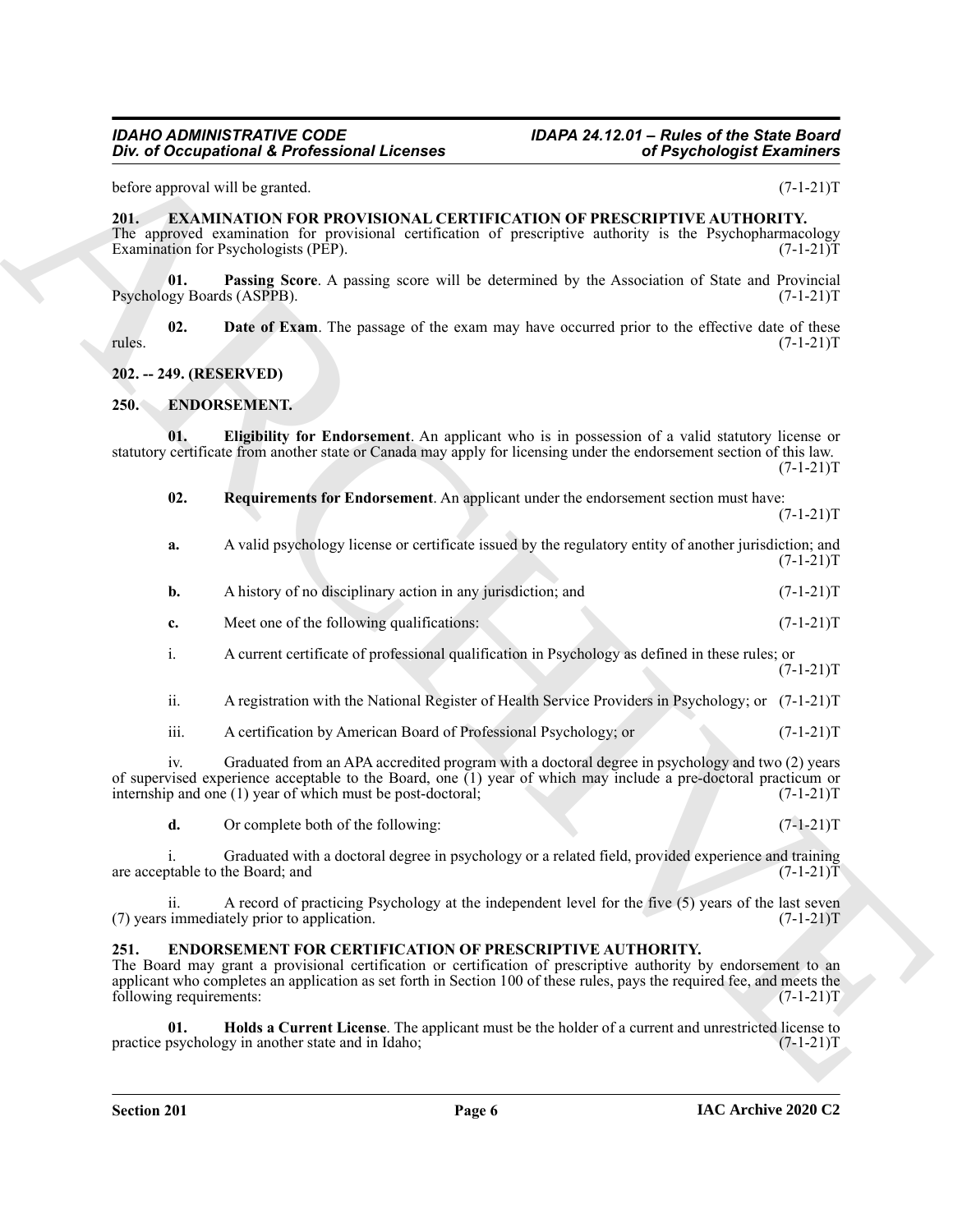# <span id="page-6-12"></span>**02. Holds a Current Certificate of Prescriptive Authority**. (7-1-21)T

**a.** The applicant must be the holder of a current and unrestricted certification of prescriptive authority from another state that imposes substantially equivalent educational and training requirements as those contained in Sections 54-2317 and 54-2318, Idaho Code, and these rules; or  $(7-1-21)$ T

<span id="page-6-11"></span>**b.** The applicant must have training from the United States department of defense demonstration project or other similar program developed and operated by any branch of the armed forces that imposes substantially equivalent educational and training requirements as those contained in Sections 54-2317 and 54-2318, Idaho Code, and these rules. (7-1-21)T

One of Occupational K. Professional Licenses<br>
26 A. Hole is Correst Certificate of Procedure Andhority.<br>
16 A. Hole is Correst Certificate of the correspondent control of Propel and the Correspondent of Procedure 2nd<br>
16 **03. Credit Toward Requirements**. In the event that an applicant has not met the requirements for certification of prescriptive authority, the Board may consider an applicant's experience in prescribing in another state as meeting a portion of the requirements necessary to qualify for provisional certification or certification of prescriptive authority in this state. In that event, the Board may require additional education, supervision, or both to satisfy the requirements to obtain a provisional certification or certification of prescriptive authority in this state.  $(7-1-21)T$ 

<span id="page-6-10"></span>**04. Advisory Panel**. The Advisory Panel, as established in Section 54-2320, Idaho Code, will review the education and training of an applicant seeking certification by endorsement and advise the Board as to its sufficiency to meet the requirements for provisional certification or certification of prescriptive authority under Chapter 23, Title 54, Idaho Code, and these rules. (7-1-21) Chapter  $23$ , Title 54, Idaho Code, and these rules.

# <span id="page-6-0"></span>**252. -- 274. (RESERVED)**

# <span id="page-6-13"></span><span id="page-6-1"></span>**275. INACTIVE STATUS.**

**01.** Request for Inactive Status. Persons requesting an inactive status during the renewal of their vense must submit a written request and pay the established fee.  $(7-1-21)$ active license must submit a written request and pay the established fee.

### <span id="page-6-15"></span><span id="page-6-14"></span>**02. Inactive License Status**. (7-1-21)T

**a.** All continuing education requirements will be waived for any year or portion thereof that a licensee maintains an inactive license and is not actively practicing or supervising in Idaho. (7-1-21)T

**b.** When the licensees desire active status, they must show fulfillment of continuing education requirements within the previous twelve (12) months and submit a fee equivalent to the difference between the current inactive and active renewal fee. (7-1-21)T

# <span id="page-6-2"></span>**276. -- 299. (RESERVED)**

### <span id="page-6-16"></span><span id="page-6-3"></span>**300. TEMPORARY LICENSES.**

Persons not licensed in this state who desire to practice psychology under the provisions of this chapter for a period not to exceed thirty (30) days within a calendar year may do so if they hold a license in another state or province have had no disciplinary action, and pay the required fee. Persons authorized to practice under this section must hold a certification of prescriptive authority issued by the Idaho Board of Psychologist Examiners to issue a prescription.

 $(7-1-21)T$ 

# <span id="page-6-4"></span>**301. -- 349. (RESERVED)**

# <span id="page-6-8"></span><span id="page-6-5"></span>**350. CODE OF ETHICS.**

All licensees must have knowledge of the Ethical Principles of Psychologists and Code of Conduct, as published in the American Psychologist, as referenced in Section 002 of these rules. (7-1-21) the American Psychologist, as referenced in Section 002 of these rules.

# <span id="page-6-6"></span>**351. -- 374. (RESERVED)**

# <span id="page-6-9"></span><span id="page-6-7"></span>**375. DISCIPLINE.**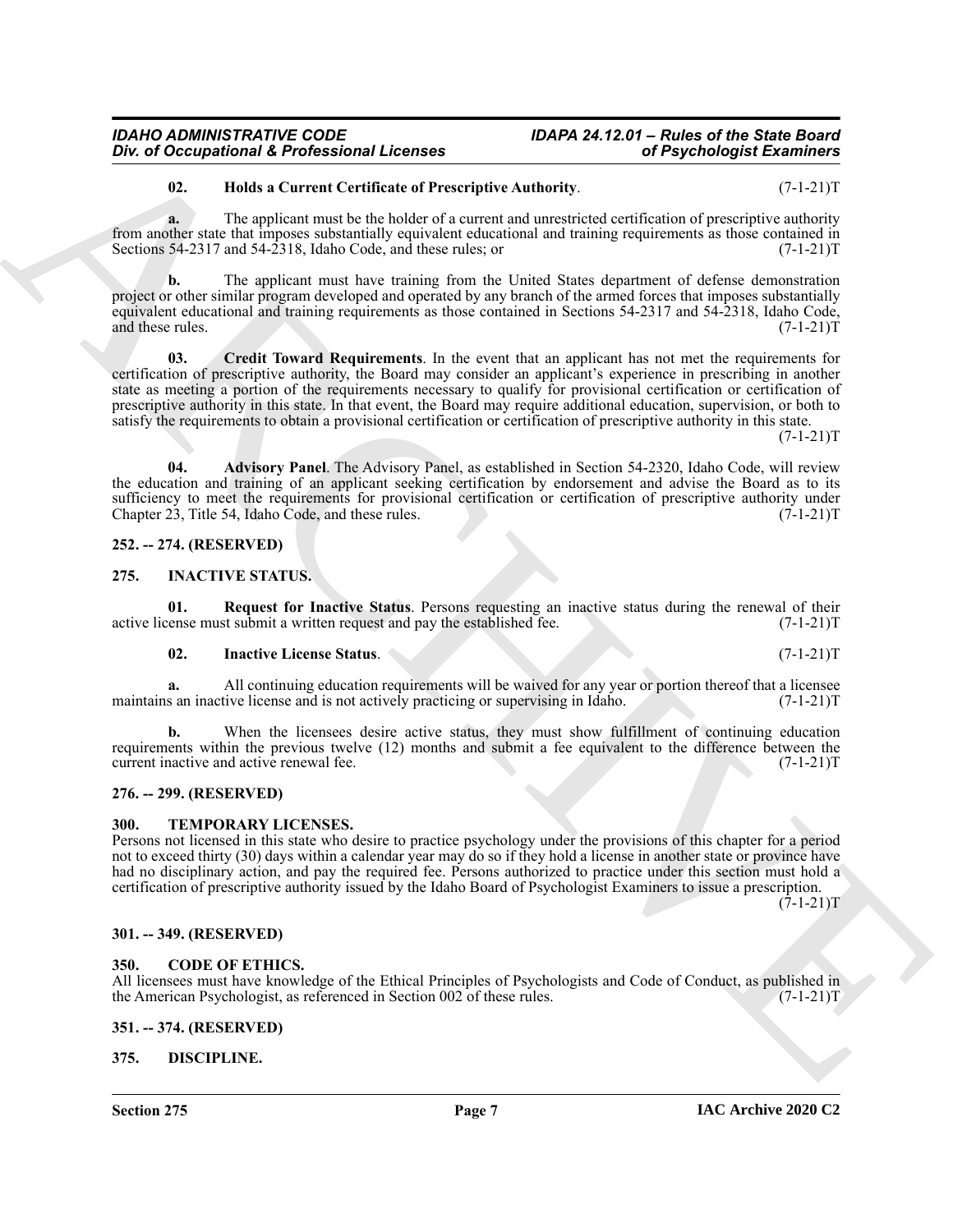# <span id="page-7-0"></span>**376. -- 379. (RESERVED)**

# <span id="page-7-10"></span><span id="page-7-7"></span><span id="page-7-1"></span>**380. REHABILITATION COMPONENTS.**

|                         | Div. of Occupational & Professional Licenses                                                                                                                                                                                                                                                                                                                                                                                                                                                                                                                                                                                                                                                                                                                                                                     | of Psychologist Examiners |                   |
|-------------------------|------------------------------------------------------------------------------------------------------------------------------------------------------------------------------------------------------------------------------------------------------------------------------------------------------------------------------------------------------------------------------------------------------------------------------------------------------------------------------------------------------------------------------------------------------------------------------------------------------------------------------------------------------------------------------------------------------------------------------------------------------------------------------------------------------------------|---------------------------|-------------------|
|                         | The Board may impose a civil fine not to exceed one thousand dollars (\$1,000) upon a licensed psychologist for each<br>violation of Section 54-2309, Idaho Code.                                                                                                                                                                                                                                                                                                                                                                                                                                                                                                                                                                                                                                                |                           | $(7-1-21)T$       |
| 376. -- 379. (RESERVED) |                                                                                                                                                                                                                                                                                                                                                                                                                                                                                                                                                                                                                                                                                                                                                                                                                  |                           |                   |
| 380.                    | REHABILITATION COMPONENTS.<br>In the event of a violation of Board laws or rules, the Board, in its discretion, may implement a plan of rehabilitation.<br>Completion of the plan may lead to consideration of submission of an application for re-licensure, the removal of<br>suspension, or the removal of supervision requirements. In the event the licensee has not met the Board's criteria for<br>rehabilitation, the plan may be revised, expanded, or continued depending upon the progress of the rehabilitation<br>program. The rehabilitation components listed in this Section should be considered illustrative, but not exhaustive, of<br>the potential options available to the Board. In each instance, rehabilitation parameters will be tailored to the<br>individual needs of the licensee. |                           | $(7-1-21)T$       |
| 01.                     | Options in Devising Rehabilitation Program. The Board may follow one (1) or more options in<br>devising a rehabilitation program:                                                                                                                                                                                                                                                                                                                                                                                                                                                                                                                                                                                                                                                                                |                           | $(7-1-21)T$       |
| a.                      | The individual may be supervised in all or selected areas of activities related to his practice as a<br>licensee by a licensed psychologist approved by the Board for a specified length of time.                                                                                                                                                                                                                                                                                                                                                                                                                                                                                                                                                                                                                |                           | $(7-1-21)T$       |
| i.                      | The Board may specify the focus of the supervision.                                                                                                                                                                                                                                                                                                                                                                                                                                                                                                                                                                                                                                                                                                                                                              |                           | $(7-1-21)T$       |
| ii.<br>contract.        | The Board may specify the number of hours per week required in a face-to-face supervisory                                                                                                                                                                                                                                                                                                                                                                                                                                                                                                                                                                                                                                                                                                                        |                           | $(7-1-21)T$       |
| iii.                    | The Board may require the supervisor to provide periodic and timely reports to the Board<br>concerning the progress of the supervisee.                                                                                                                                                                                                                                                                                                                                                                                                                                                                                                                                                                                                                                                                           |                           | $(7-1-21)T$       |
| iv.                     | Any fees for supervision time will be the responsibility of the supervisee.                                                                                                                                                                                                                                                                                                                                                                                                                                                                                                                                                                                                                                                                                                                                      |                           | $(7-1-21)T$       |
| 02.                     | <b>Educational Programs</b> . The individual may be expected to successfully complete a variety of<br>appropriate educational programs. Appropriate educational formats may include, but are not limited to, workshops,<br>seminars, courses in regionally accredited universities, or organized pre- or post-doctoral internship settings.<br>Workshops or seminars that are not held in a setting of academic review (approved continuing education) need prior<br>approval of the Board. Any course of study must be approved by the Board prior to enrollment if it is to meet the<br>criteria of a rehabilitation plan.                                                                                                                                                                                     |                           | $(7-1-21)T$       |
| 03.                     | Additional Requirements. The Board may require of the individual:                                                                                                                                                                                                                                                                                                                                                                                                                                                                                                                                                                                                                                                                                                                                                |                           | $(7-1-21)T$       |
| a.                      | Psychodiagnostic evaluations by a psychologist approved by the Board;                                                                                                                                                                                                                                                                                                                                                                                                                                                                                                                                                                                                                                                                                                                                            |                           | $(7-1-21)T$       |
| b.<br>the Board;        | A physical examination that may include an alcohol and drug screen by a physician approved by                                                                                                                                                                                                                                                                                                                                                                                                                                                                                                                                                                                                                                                                                                                    |                           | $(7-1-21)T$       |
| c.                      | Psychotherapy on a regular basis from a psychologist approved by the Board;                                                                                                                                                                                                                                                                                                                                                                                                                                                                                                                                                                                                                                                                                                                                      |                           | $(7-1-21)T$       |
| d.                      | Take or retake and pass the appropriate professional examination; or                                                                                                                                                                                                                                                                                                                                                                                                                                                                                                                                                                                                                                                                                                                                             |                           | $(7-1-21)T$       |
| 381. -- 399. (RESERVED) |                                                                                                                                                                                                                                                                                                                                                                                                                                                                                                                                                                                                                                                                                                                                                                                                                  |                           |                   |
| 400.                    | RENEWAL OF LICENSE -- CONTINUING EDUCATION.<br>Licenses may be renewed or reinstated by payment of the required fees and by submitting certification of having<br>satisfied the continuing education requirement.                                                                                                                                                                                                                                                                                                                                                                                                                                                                                                                                                                                                |                           | $(7-1-21)\bar{T}$ |
| 401.                    | CONTINUING EDUCATION REQUIREMENTS FOR RELICENSURE IN PSYCHOLOGY.                                                                                                                                                                                                                                                                                                                                                                                                                                                                                                                                                                                                                                                                                                                                                 |                           |                   |
| 01.                     | <b>Number of Hours Required.</b> All licensed psychologists, in order to renew their license, must have                                                                                                                                                                                                                                                                                                                                                                                                                                                                                                                                                                                                                                                                                                          |                           |                   |

# <span id="page-7-9"></span><span id="page-7-8"></span><span id="page-7-2"></span>**381. -- 399. (RESERVED)**

# <span id="page-7-11"></span><span id="page-7-3"></span>**400. RENEWAL OF LICENSE -- CONTINUING EDUCATION.**

# <span id="page-7-6"></span><span id="page-7-5"></span><span id="page-7-4"></span>**401. CONTINUING EDUCATION REQUIREMENTS FOR RELICENSURE IN PSYCHOLOGY.**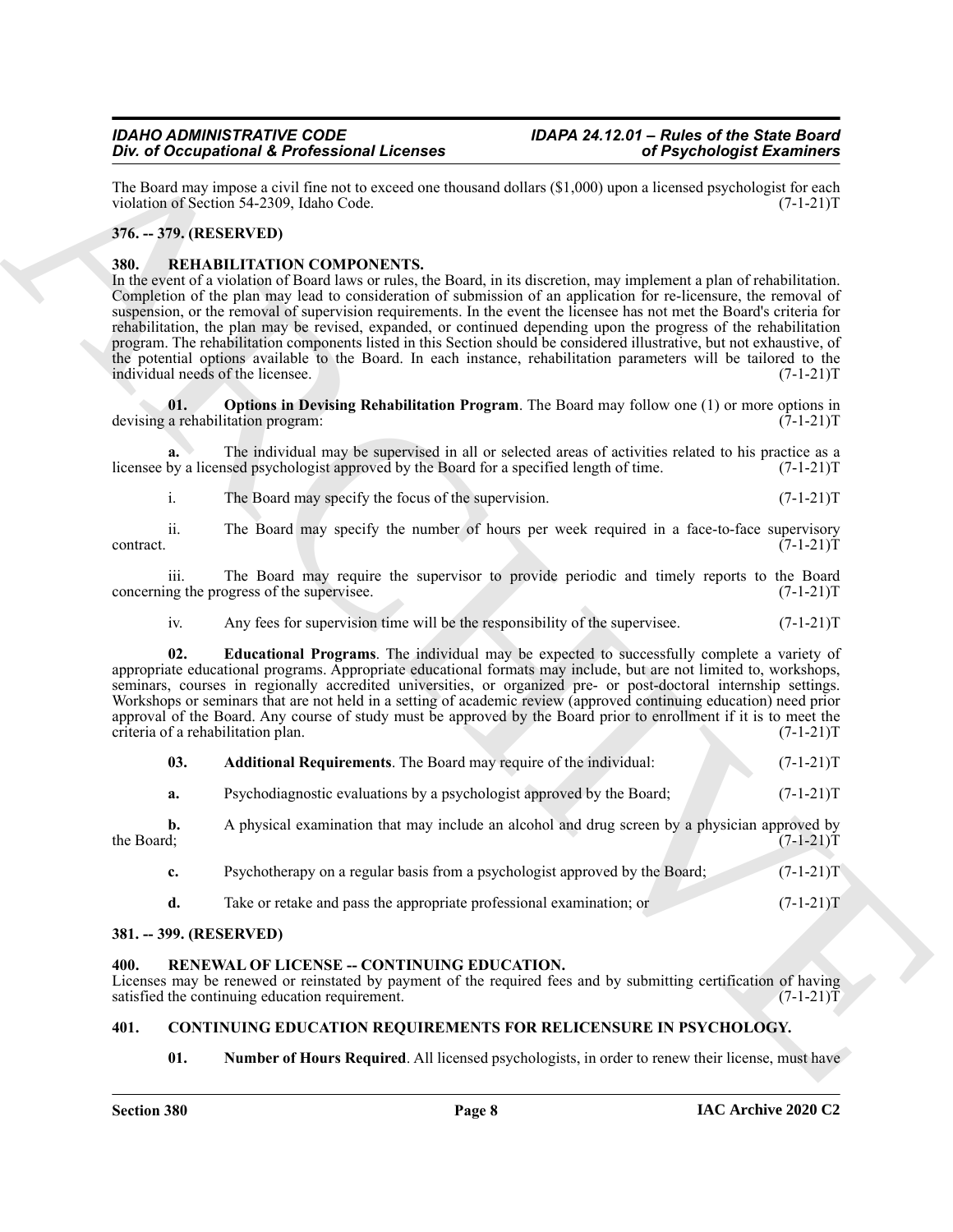accumulated twenty (20) hours per year of continuing education credits. All prescribing psychologists, in order to renew their provisional certification or certification of prescriptive authority, must have accumulated twenty (20) hours per year of continuing education credits in psychopharmacology or psychopharmacotherapy offered in accordance with Subsection 402.01 of these rules. Continuing education credits for a prescribing psychologist are in addition to the continuing education credits required to renew their psychologist license.  $(7-1-21)$ T

**a.** At the time of renewal of the psychologists' licenses and prescribing psychologists' certifications, they will certify that they are aware of the requirements for continuing education and that they have met those requirements for the preceding year.  $(7-1-21)T$ 

**b.** At the time of reinstatement of a psychologist's license or a prescribing psychologist's certification or provisional certification, the psychologist must provide proof of meeting the requirements for continuing education for the preceding year. (7-1-21) education for the preceding year.

<span id="page-8-5"></span>**c.** A minimum of four (4) hours credit in ethics, standards of care, and/or review of laws pertaining to the practice of psychology is required every three (3) years. Areas covered may include practice, consultation, research, teaching, and/or supervision. These units may be used as part of the continuing education credit required.  $(7-1-21)T$ 

ARCHIVE **02. Professional Level of Continuing Education -- Time Period Records Kept - Audit**. This continuing education experience must be at an appropriate level for professional training in psychology. The licensees have responsibility for demonstrating the relevance and adequacy of the educational experience they select. The licensees are also responsible for keeping an accurate record of their own personal continuing education hours for a period of five  $(5)$  years. A random audit may be conducted to insure compliance.  $(7-1-21)T$ 

<span id="page-8-4"></span>**03.** Newly Licensed Individuals. Newly licensed individuals will be considered to have satisfied the ng education requirements for the remainder of the year in which their license is granted. (7-1-21) continuing education requirements for the remainder of the year in which their license is granted.

<span id="page-8-2"></span>**04. Certificates of Satisfactory Attendance and Completion**. Certificates of satisfactory attendance and completion, participant lists, transcripts from universities, letters of certification on instructor's letterhead, and other reasonably convincing proof of the submitted activities may serve as documentation when persons audited are required to submit proof of continuing education. (7-1-21)T

<span id="page-8-3"></span>**05.** Licensees Who Do Not Fulfill the Continuing Education Requirements. Licensees who do not continuing education requirements may be subject to disciplinary action. (7-1-21) fulfill the continuing education requirements may be subject to disciplinary action.

<span id="page-8-1"></span>**06. Carryover of Continuing Education Hours**. Continuing education courses not claimed for CE credit in the current renewal year, may be credited for the next renewal year. A maximum of twenty (20) hours may be carried forward from the immediately preceding year for renewal of a psychologist license, and a maximum of twenty (20) hours may be carried forward from the immediately preceding year for renewal of a prescribing psychologist's certificate. (7-1-21)T

<span id="page-8-6"></span>**07. Special Exemption**. The Board may make exceptions for reasons of individual hardship including health, when certified by a medical doctor, or other good cause. The licensee must provide any information requested by the Board to assist in substantiating hardship cases. This exemption is granted at the sole discretion of the Board.<br>Request for special exemption must be made prior to licensure renewal. (7-1-21) Request for special exemption must be made prior to licensure renewal.

# <span id="page-8-7"></span><span id="page-8-0"></span>**402. GUIDELINES FOR APPROVAL OF CONTINUING EDUCATION CREDITS.**

**01. Continuing Education Credit**. Continuing education credit will be given to formally organized workshops or classes with an attendance roster and preassigned continuing education credit offered in association with or under the auspices of:  $(7-1-21)$ T

<span id="page-8-8"></span>

| а. | Regionally accredited institutions of higher education. | $(7-1-21)T$ |
|----|---------------------------------------------------------|-------------|
| b. | The American Psychological Association.                 | $(7-1-21)T$ |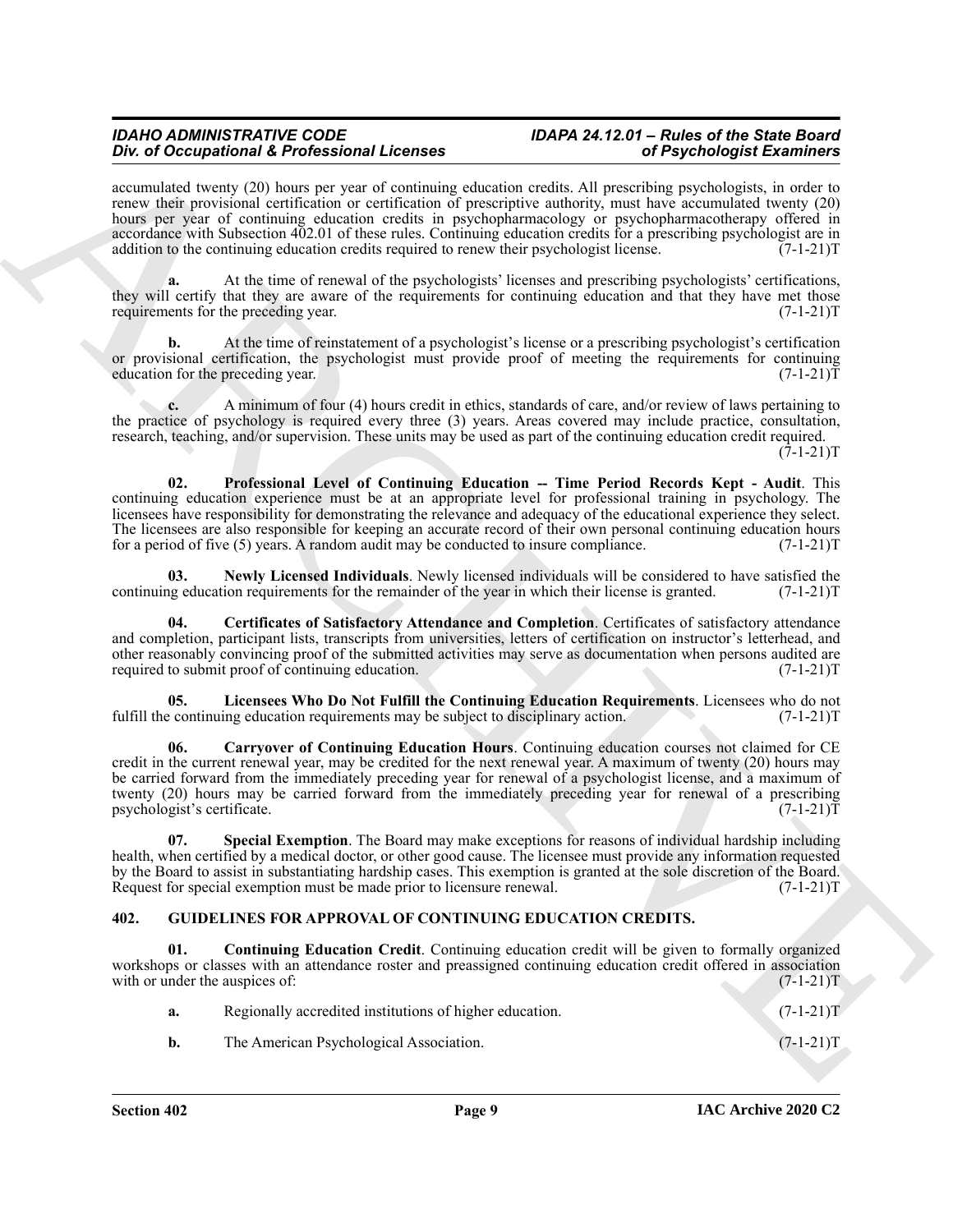**d.** A State Psychological Association. (7-1-21)T

**e.** For prescribing psychologists, in addition to the approved organizations above, workshops or classes may be classified as continuing medical education credit and offered in association with or under the auspices of:  $(7-1-21)T$ 

|     | The American Medical Association: | $(7-1-21)T$ |
|-----|-----------------------------------|-------------|
| ii. | A regional medical association;   | $(7-1-21)T$ |

iii. A state medical association; or  $(7-1-21)T$ 

iv. Offered by sponsors accredited by the Accreditation Council for Continuing Medical Education (ACCME). (7-1-21)T  $(ACCME)$ .  $(7-1-21)T$ 

**f.** Credit will be given for the number of credit hours preauthorized by the sponsoring agency with no upper limit on the number of hours. (7-1-21)T

<span id="page-9-1"></span>**02. Credit for International, National and Regional Meetings of Psychological Organizations**. Six (6) hours of continuing education credit will be allowed for documented attendance at international, national and regional meetings of psychological organizations.  $(7-1-21)$ regional meetings of psychological organizations.

<span id="page-9-4"></span><span id="page-9-2"></span>**03. Credit for Other Relevant Workshops, Classes or Training Experiences**. Other relevant workshops, classes or training experiences when not offered, approved, or provided by an entity in Subsection 402.01, may receive up to six (6) hours of credit per experience provided they are conducted by a licensed or reputable psychologist or other mental health professional. Each documented hour of training experience counts as one (1) hour of continuing education experience. (7-1-21) one  $(1)$  hour of continuing education experience.

One of Occupational K. Professional Licenses<br>
A Northeast Movement Licenses<br>
A ARCHIVE State Association and the system and the system and the system and the system and the system and the system and the system and the sys **04. Presentation of Papers**. Presentation of papers at international, national, regional or state psychological or other professional associations may be counted as equivalent to six (6) hours per event. Only actual presentation time may be counted; preparation time does not qualify for credit. The licensee must provide the Board with a letter from a sponsor, host organization, or professional colleague, copy of the program, and a summary of the evaluations from the event. (7-1-21) evaluations from the event.

<span id="page-9-5"></span>**05. Self-Study, Lectures or Public or Professional Publications and Presentations**. The Board also recognizes the value of self-study, lectures or public or professional publications and presentations (including for example, in the case of the university faculty, preparation of a new course). Therefore, the Board will allow credit for six (6) hours of individual study per year. (7-1-21) six  $(6)$  hours of individual study per year.

**a.** Self-Study. The reading of a publication may qualify for credit with proper documentation verifying completion. A licensee seeking credit for reading a publication must submit results from a test on the information contained within the publication. If a test is not available, the licensee must seek pre-approval of the  $Board.$  (7-1-21) $T$ 

**b.** Professional publications. Publication activities are limited to articles in professional journals, a chapter in an edited book, or a published book. The licensee must provide the Board with a copy of the cover page of the article or book in which the licensee has been published. For chapters of an edited book, licensees must submit a copy of the table of contents. (7-1-21) copy of the table of contents.

**06. Board Assessment of Continuing Education Activities**. The Board of Psychologist Examiners may avail itself of help and consultation from the American Psychological Association or the Idaho Psychological Association in assessing the appropriateness of continuing education activities. (7-1-21)T

# <span id="page-9-3"></span><span id="page-9-0"></span>**07. Electronic Continuing Education Courses**. (7-1-21)T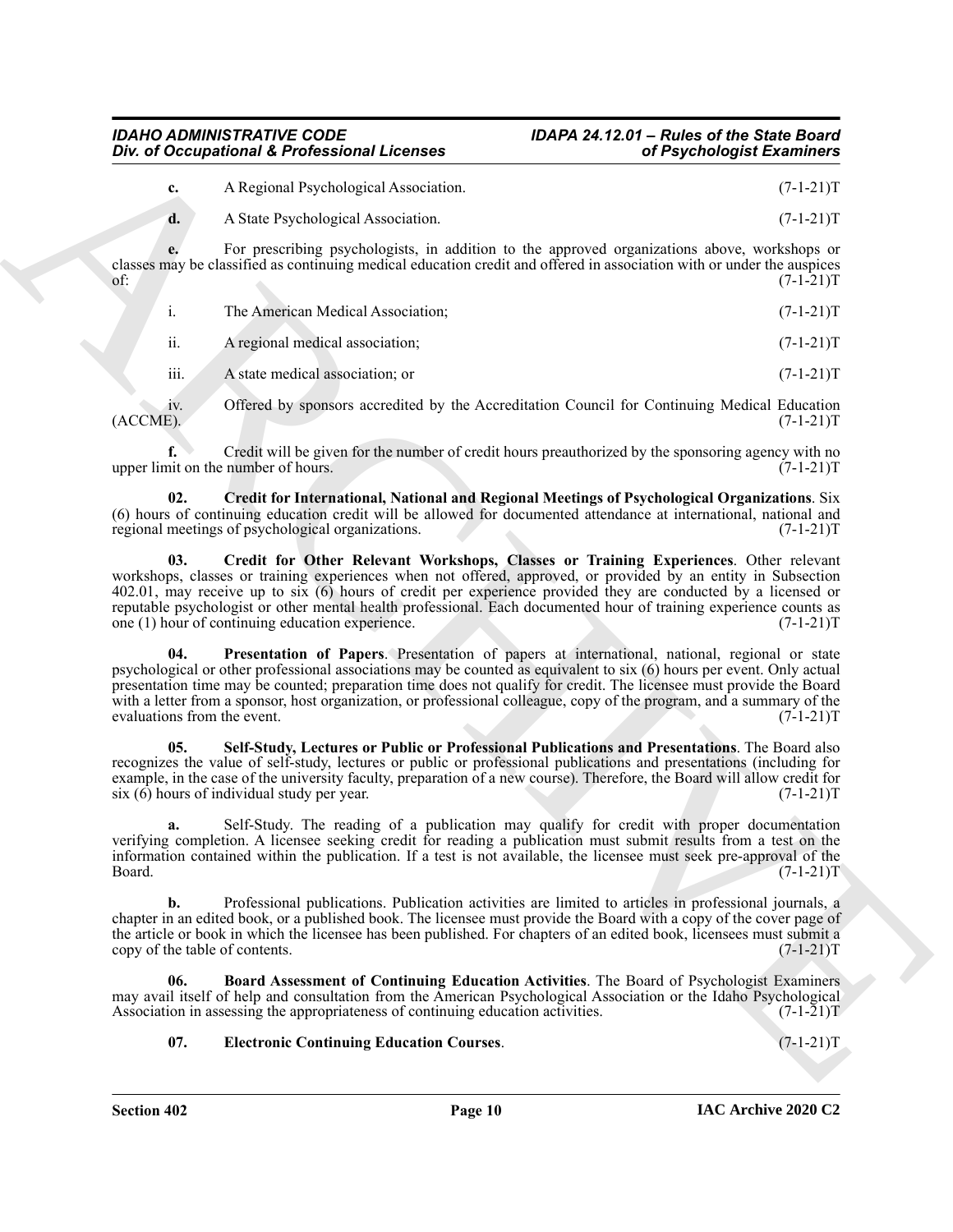Non-interactive. A maximum of ten (10) on-line, non-interactive continuing education hours citice of psychology may be counted during each reporting period. (7-1-21)<sup>T</sup> relevant to the practice of psychology may be counted during each reporting period.

i. Continuing education credit will be given to on-line education offered in association with or under the auspices of the organizations listed in Subsections 402.01.a. through 402.01.d. of these rules. (7-1-21)T

ii. The licensee must provide the Board with a copy of the certification, verified by the authorized signatures from the course instructors, providers, or sponsoring institution, substantiating any hours completed by the licensee. (7-1-21)  $l$  (7-1-21)T

**b.** Interactive. To qualify for credit, teleconferences must feature an interactive format. Interactive conferences are those that provide the opportunity for participants to communicate directly with the instructor or that have a facilitator present at the conference site. The licensee must provide the Board with a copy of the certificate, or a letter signed by course instructors, providers, or sponsoring institution, substantiating any hours attended by  $l$  (7-1-21) $T$  (7-1-21) $T$ 

i. When offered, approved, or provided by entities in Subsection 402.01, the number of hours that ounted during each reporting period is not limited.  $(7-1-21)$ may be counted during each reporting period is not limited.

ii. When not offered, approved, or provided by an entity in Subsection 402.01, a maximum of six (6) hours may be counted during each reporting period. (7-1-21)T

# <span id="page-10-0"></span>**403. -- 449. (RESERVED)**

<span id="page-10-2"></span><span id="page-10-1"></span>**450. GUIDELINES FOR USE OF SERVICE EXTENDERS TO LICENSED PSYCHOLOGISTS.** The Board recognizes that licensed psychologists may choose to extend their services by using service extenders. The Board provides general rules to cover all service extenders as well as specific rules to cover service extenders with different levels of training and experience. (7-1-21) different levels of training and experience.

# <span id="page-10-3"></span>**01. General Provisions for Licensed Psychologists Extending Their Services Through Others**.

 $(7-1-21)T$ 

**a.** The licensed psychologist will have administrative control for a service extender. (7-1-21)T

**b.** The licensed psychologist exercising professional direction for a service extender must:  $(7-1-21)$ T

i. Prior to employing the service extender, formulate and provide to the Board a written supervisory plan for each service extender and obtain approval for the plan. The plan must include provisions for supervisory sessions and chart review. If the psychologist requires recordings to be made of psychological services delivered by the service extender, then the plan must also specify review and destruction of these recordings. The plan must also specify the hours per calendar week that the licensed psychologist will be available for supervision of the person extending the services of the licensed psychologist. The plan must be accompanied by a completed application form and appropriate application fee. (7-1-21)T

The detection of the professional Life and the state is a provided by an entity of the state is a state of the state of the state of the state of the state of the state of the state of the state of the state of the state ii. Establish and maintain a level of supervisory contact sufficient to be readily accountable in the event that professional, ethical, or legal issues are raised. For service extenders in Categories I and II, there will be a minimum of one (1) hour of face-to-face supervisory contact by the licensed psychologist with the service extender for each one (1) to twenty (20) hours of services provided by the service extender during any calendar week. At least one half  $(1/2)$  of this face-to-face supervisory contact will be conducted individually, and up to one half  $(1/2)$  of this face-to-face supervisory contact may be provided using a group format. A written record of this supervisory contact, including the type of activities conducted by the service extender, must be maintained by the licensed psychologist. Except under unusual circumstances, the supervisory contact will occur either during the week the services are extended or during the week following. In no case will services be extended more than two (2) weeks without supervisory contact between the service extender and the licensed psychologist. For service extenders in Category III, there will be a minimum of one (1) hour of face-to-face supervisory contact by the licensed psychologist with the service extender during each calendar month that services are provided by the service extender. A written record of this supervisory contact, including the type of activities conducted by the service extender, must be maintained by the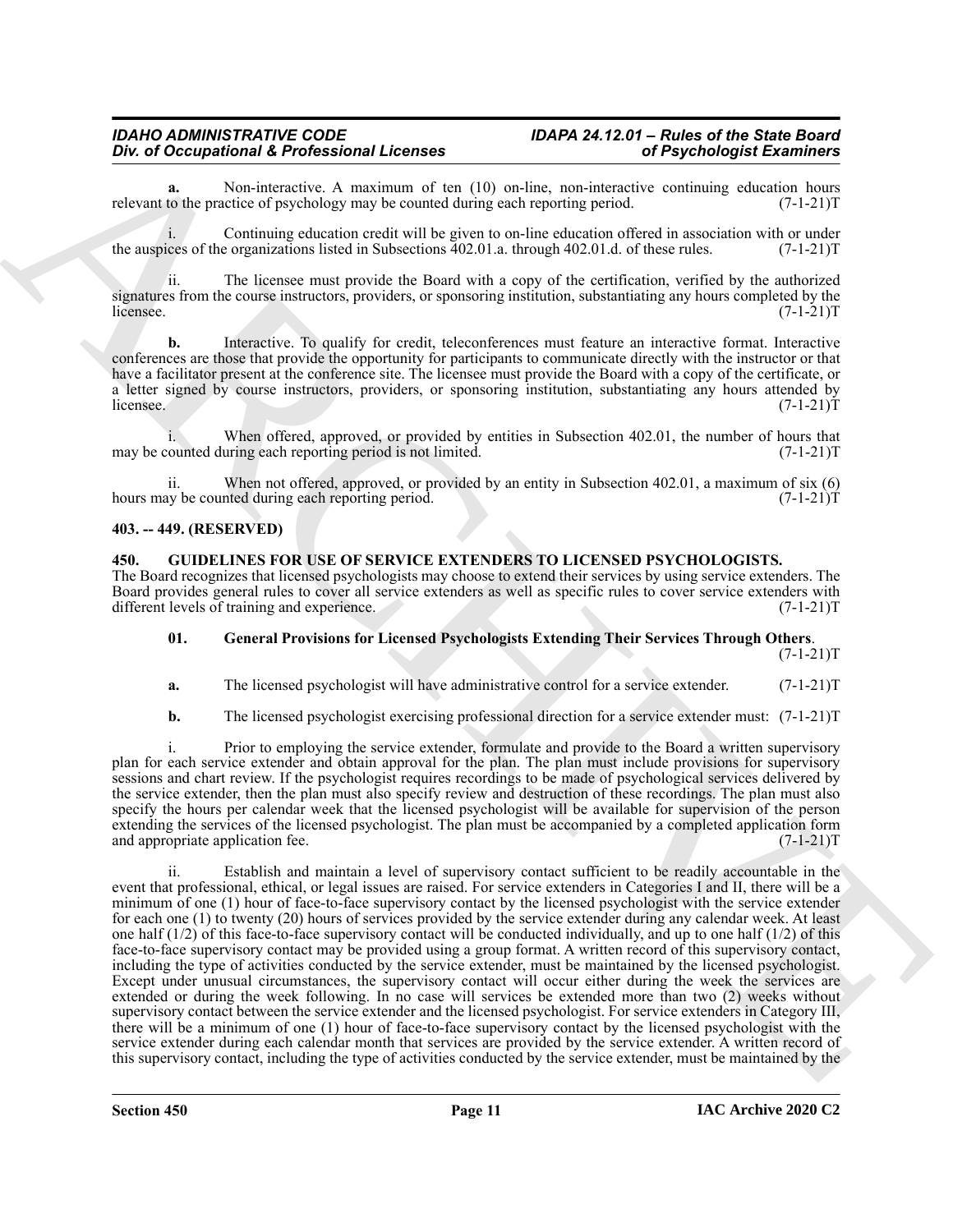licensed psychologist. The licensed psychologist will also be available for consultation either face-to-face, by phone, or by other means of contact on any day that services are provided by the service extender. (7-1-21) or by other means of contact on any day that services are provided by the service extender.

iii. Provide the service extender a copy of the current Ethical Standards of the American Psychological Association, and obtain a written agreement from the service extender of his intention to abide by them.  $(7-1-21)T$ 

**c.** Face-to-face supervision may be provided through a secure live electronic connection that complies with all applicable laws and rules. Psychologists will ensure that the services provided through the use of service extenders is provided according to all applicable laws and rules. (7-1-21) (7-1-21)

# <span id="page-11-1"></span>**02. Qualifications for Service Extenders**. (7-1-21)T

**a.** Category I: A service extender will be placed in Category I if:  $(7-1-21)T$ 

i. The licensed psychologist wishing to employ the service extender verifies in writing to the satisfaction of the Board that the service extender holds a license in counseling, social work, or a related mental health profession issued by the state of Idaho to practice a specific profession, and that the issuance of that license<br>requires the license hold a master's degree or its equivalent as determined by the Board; or  $(7-1-21)$ requires the licensee hold a master's degree or its equivalent as determined by the Board; or

The service extender meets the criteria for Category II specified below and the licensed psychologist wishing to employ the service extender verifies in writing to the satisfaction of the Board that the service extender has satisfactorily functioned as a service extender to one (1) or more licensed psychologist for at least twenty (20) hours per calendar week over a period totaling two hundred sixty (260) weeks.  $(7-1-21)$ T twenty  $(20)$  hours per calendar week over a period totaling two hundred sixty  $(260)$  weeks.

**b.** Category II: A service extender will be placed in Category II if the licensed psychologist wishing to employ the service extender verifies in writing to the satisfaction of the Board that the service extender holds a master's degree or equivalent from a program in psychology, counseling, or human development as determined by the Board. (7-1-21)T the Board. (7-1-21)T

Div of Decemberation 1.6 Polytics and the strength is exactly included in the strength Externion Control in the strength of the strength of the strength of the strength of the strength of the strength of the strength of t **c.** Category III: A service extender will be placed in Category III if the licensed psychologist wishing to employ the service extender verifies in writing to the satisfaction of the Board that the service extender holds a bachelor's degree, a master's degree or equivalent from a program in psychology, counseling, or human development as determined by the Board, and the service extender will only provide psychometrician services. Such services are defined as administrating, scoring, and/or summarizing psychological or neuropsychological tests and test data that require specialized training. Interpretation of the testing data must be performed by the licensed psychologist. Service extenders in Category III will not be allowed to perform psychotherapy, intake assessments, or other services outside the scope of psychometric services defined above. The licensed psychologist wishing to employ the service extender must also verify in writing to the satisfaction of the Board that the service extender has been properly trained in all of the testing instruments that the service extender will administer at the start of employment and will continue to receive proper training in any new testing instruments utilized by the service extender over the course of employment. (7-1-21)T

#### <span id="page-11-0"></span>**03. Conditions for Use of Service Extenders**. (7-1-21)T

**a.** All persons used to extend the services of a licensed psychologist must be under the direct and continuing administrative control and professional direction of a licensed psychologist. These service extenders may not use any title incorporating the word "psychologist" or any of its variants or derivatives, e.g. "psychological," "psychotherapist." (7-1-21)T

**b.** Work assignments must be commensurate with the skills of the service extender and procedures planned in consultation with the licensed psychologist under all circumstances. (7-1-21) must be planned in consultation with the licensed psychologist under all circumstances.

Public announcement of fees and services, as well as contact with lay or professional public must be offered only in the name of the licensed psychologist whose services are being extended. However, persons licensed to practice professions other than psychology may make note of their status in such announcements or contacts. (7-1-21)T  $\text{constants.}$  (7-1-21)T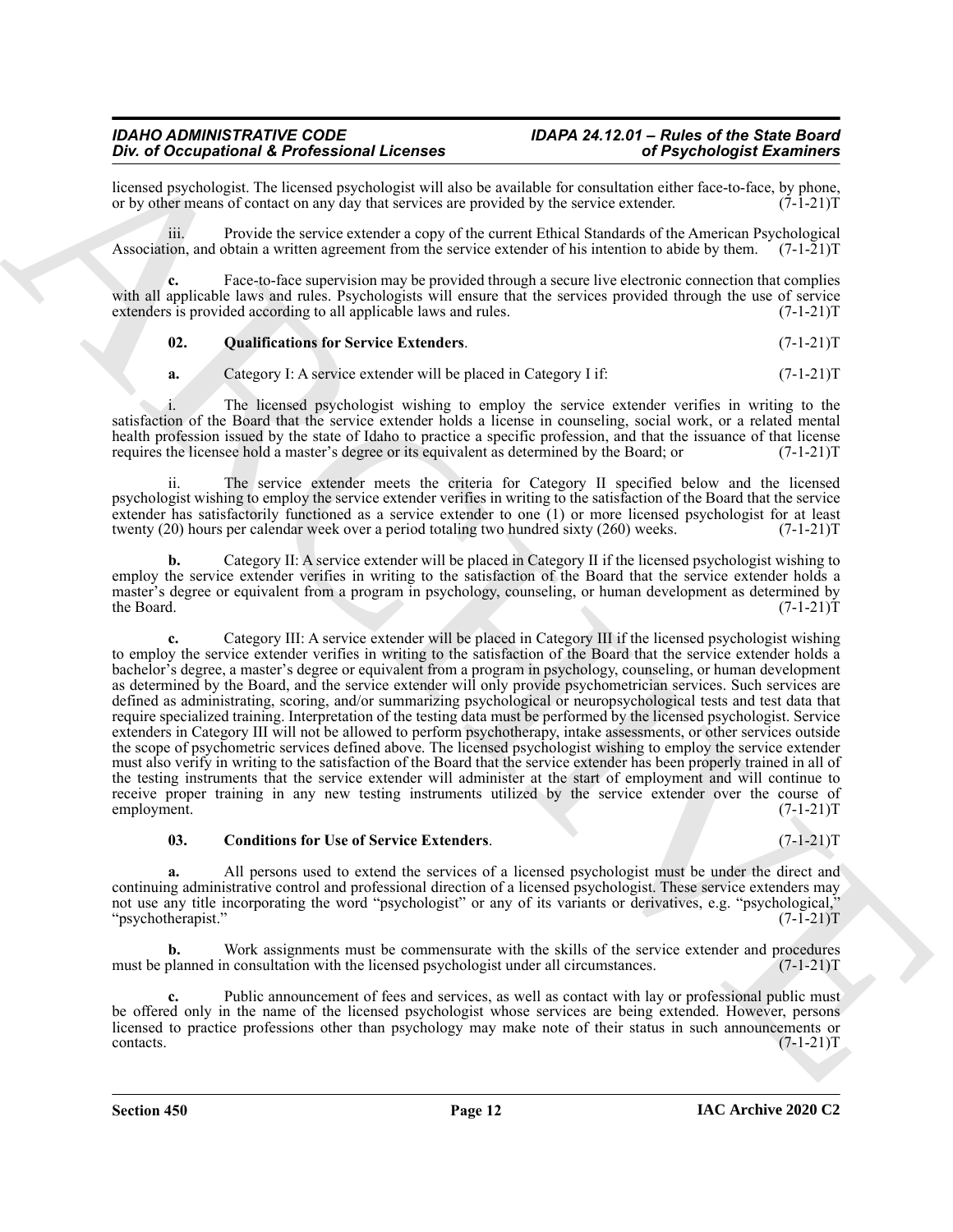|  |                                                       |  | $(7-1-21)T$ |  |
|--|-------------------------------------------------------|--|-------------|--|
|  | Category I may deliver up to fifty percent $(50\%)$ ; |  |             |  |
|  |                                                       |  |             |  |

- iii. Category III may deliver up to seventy-five percent  $(75\%)$ .  $(7-1-21)T$
- **j.** The licensed psychologist must employ no more than three (3) service extenders. (7-1-21)T

### <span id="page-12-0"></span>**451. -- 499. (RESERVED)**

### <span id="page-12-3"></span><span id="page-12-2"></span><span id="page-12-1"></span>**500. EDUCATIONAL AND CREDENTIALING REQUIREMENTS FOR LICENSURE.**

|                               | Div. of Occupational & Professional Licenses                                                                              | of Psychologist Examiners                                                                                                                                                                                                                                                                                                                                                                                                                                                                                                                                                                                              |
|-------------------------------|---------------------------------------------------------------------------------------------------------------------------|------------------------------------------------------------------------------------------------------------------------------------------------------------------------------------------------------------------------------------------------------------------------------------------------------------------------------------------------------------------------------------------------------------------------------------------------------------------------------------------------------------------------------------------------------------------------------------------------------------------------|
| d.<br>this section.           |                                                                                                                           | Setting and collecting of fees must remain the sole domain of the licensed psychologist; excepting<br>that when a service extender is used to provide services of the licensed psychologist, third party payers must be<br>informed of this occurrence in writing at the time of billing. Unless otherwise provided in these rules and regulations,<br>licensed psychologists may neither claim nor imply to service recipients or to third party payers an ability to extend<br>their services through any person who has not been approved as a service extender to that psychologist as specified in<br>$(7-1-21)T$ |
| licensed psychologist.        |                                                                                                                           | All service recipients must sign a written notice of the service extender's status as a service<br>extender for the licensed psychologist. A copy of the signed written notice will be maintained on file with the<br>$(7-1-21)T$                                                                                                                                                                                                                                                                                                                                                                                      |
| f.<br>each service recipient. |                                                                                                                           | Within the first three (3) contacts, the licensed psychologist must have face-to-face contact with<br>$(7-1-21)T$                                                                                                                                                                                                                                                                                                                                                                                                                                                                                                      |
| emergency consultation.       |                                                                                                                           | A licensed psychologist must be available to both the service extender and the service recipient for<br>$(7-1-21)T$                                                                                                                                                                                                                                                                                                                                                                                                                                                                                                    |
|                               | of the licensed psychologist when providing direct services.                                                              | Service Extenders may be housed in the same service delivery site as the licensed psychologist<br>whose services they extend. Service extenders must limit themselves to acting within their scope as service extenders<br>$(7-1-21)T$                                                                                                                                                                                                                                                                                                                                                                                 |
|                               | supervision as defined in the following categories:                                                                       | A service extender may deliver services while a licensed psychologist is not available for<br>$(7-1-21)T$                                                                                                                                                                                                                                                                                                                                                                                                                                                                                                              |
| i.                            | Category I may deliver up to fifty percent $(50\%)$ ;                                                                     | $(7-1-21)T$                                                                                                                                                                                                                                                                                                                                                                                                                                                                                                                                                                                                            |
| ii.                           | Category II may deliver up to twenty-five percent (25%); and                                                              | $(7-1-21)T$                                                                                                                                                                                                                                                                                                                                                                                                                                                                                                                                                                                                            |
| iii.                          | Category III may deliver up to seventy-five percent (75%).                                                                | $(7-1-21)T$                                                                                                                                                                                                                                                                                                                                                                                                                                                                                                                                                                                                            |
| j.                            | The licensed psychologist must employ no more than three (3) service extenders.                                           | $(7-1-21)T$                                                                                                                                                                                                                                                                                                                                                                                                                                                                                                                                                                                                            |
| k.                            | psychologist will notify the Board in writing within thirty (30) days.                                                    | When a licensed psychologist terminates employment of a service extender, the licensed<br>$(7-1-21)T$                                                                                                                                                                                                                                                                                                                                                                                                                                                                                                                  |
|                               | extender and submitted to the Board upon request.                                                                         | At the time of license renewal the licensed psychologist must submit for each service extender the<br>appropriate fee together with certification to the Board that they possess documentation of supervisory notes, hours of<br>supervision, number of hours available for supervision while the service extender provided services, and plan of<br>supervision. Documentation will be maintained by the supervisor for not less than three (3) years for each service<br>$(7-1-21)T$                                                                                                                                 |
| 451. -- 499. (RESERVED)       |                                                                                                                           |                                                                                                                                                                                                                                                                                                                                                                                                                                                                                                                                                                                                                        |
| 500.                          | EDUCATIONAL AND CREDENTIALING REQUIREMENTS FOR LICENSURE.<br>considered to have met all criteria outlined in Section 500. | Applicants who receive a doctoral degree from a program accredited by the American Psychological Association are<br>$(7-1-21)T$                                                                                                                                                                                                                                                                                                                                                                                                                                                                                        |
| 01.                           | offered in an institution of higher education accredited by:                                                              | Training in Professional Psychology. Training in professional psychology is doctoral training<br>$(7-1-21)T$                                                                                                                                                                                                                                                                                                                                                                                                                                                                                                           |
| a.                            | Middle States Commission on Higher Education.                                                                             | $(7-1-21)T$                                                                                                                                                                                                                                                                                                                                                                                                                                                                                                                                                                                                            |
| b.                            | The New England Association of Schools and Colleges.                                                                      | $(7-1-21)T$                                                                                                                                                                                                                                                                                                                                                                                                                                                                                                                                                                                                            |
| c.                            | Higher Learning Commission.                                                                                               | $(7-1-21)T$                                                                                                                                                                                                                                                                                                                                                                                                                                                                                                                                                                                                            |
| d.                            | The Northwest Commission on Colleges and Universities.                                                                    | $(7-1-21)T$                                                                                                                                                                                                                                                                                                                                                                                                                                                                                                                                                                                                            |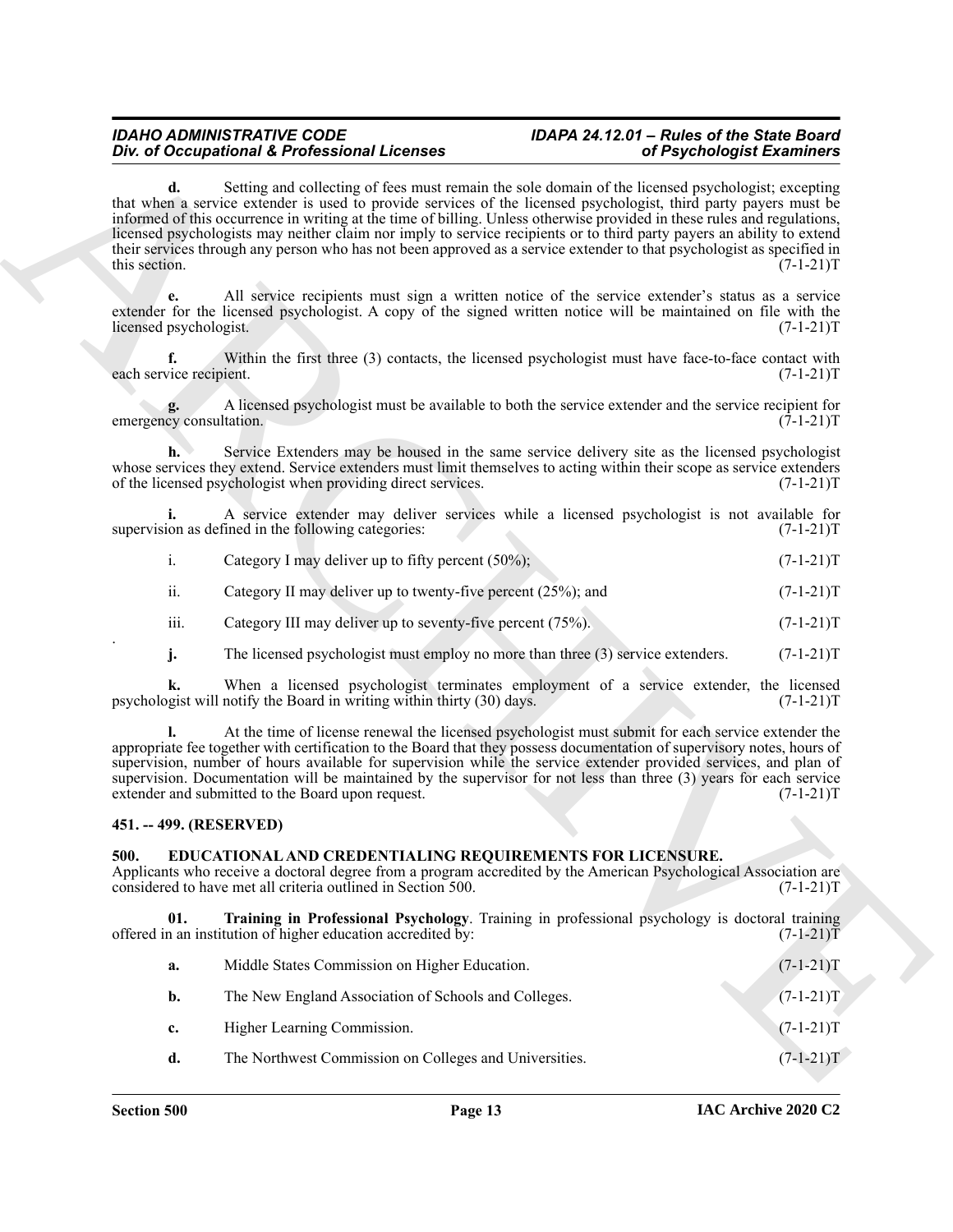**e.** The Southern Association of Colleges and Schools. (7-1-21)T

<span id="page-13-5"></span>**f.** The Western Association of Schools and Colleges. (7-1-21)T

**02. Training Program**. The training program must stand as a recognizable, coherent organizational entity within the institution. Programs that are accredited by the American Psychological Association or that meet the criteria for such accreditation are recognized as meeting the definition of a professional psychology program.

 $(7-1-21)T$ 

**03. Authority and Primary Responsibility**. There must be a clear authority and primary responsibility for the core and specialty areas by a designated leader who is a doctoral psychologist and is a member<br>of the core faculty. (7-1-21)T of the core faculty.

<span id="page-13-4"></span><span id="page-13-3"></span><span id="page-13-1"></span><span id="page-13-0"></span>**04.** Content of Program. The program must be an integrated, organized sequence of study. (7-1-21)T

**05. There Must Be an Identifiable Training Faculty and a Psychologist Responsible for the Program**. There must be an identifiable training faculty on site of sufficient size and breadth to carry out the training responsibilities. A faculty psychologist must be responsible for the program. (7-1-21)T

**06. Program Must Have an Identifiable Body**. The program must have an identifiable body of who are matriculated in that program for a degree. (7-1-21) students who are matriculated in that program for a degree.

<span id="page-13-6"></span><span id="page-13-2"></span>**07. What the Program Must Include**. The program must include supervised practicum and predoctoral internship appropriate to the practice of psychology. Pre-doctoral internships must be completed at member sites of the Association of Psychology Postdoctoral and Internship Centers, or sites demonstrating an equivalent program. (7-1-21)T program.  $(7-1-21)T$ 

One of Occupational K. Professional Licenses<br>
The Southern Arcsecution of Chipse and School<br>
The Southern Arcsecution of Chipse and School<br>
(1-1-21) The Southern Arcsecution of Chipse and School<br>
(1-1-21) The Southern Arc **08. Curriculum**. The curriculum must encompass a minimum of three (3) academic years of full time graduate study at least one (1) year of which is spent in full-time physical residence at the degree granting educational institution. In addition to instruction in professional areas of competence, which include assessment and diagnosis, intervention, consultation, and supervision, the core program must require each student to demonstrate competence in specific substantive areas. Minimal competence is demonstrated by passing a three (3) credit semester graduate course (or a five (5) credit quarter graduate course) in each of the substantive areas listed below: (7-1-21)T

**a.** Biological Bases of Behavior: Physiological psychology, comparative psychology, enhanced psychopharmacology. (7-1-21) neuropsychology, sensation and perception, psychopharmacology.

**b.** Cognitive-Affective Bases of Behavior: Learning, cognition, motivation, emotion. (7-1-21)T

- **c.** Social Bases of Behavior: Social psychology, group processes, organizational and systems theory.  $(7-1-21)T$
- **d.** Individual Differences: Personality theory, human development, abnormal psychology. (7-1-21)T
- **e.** Scientific and Professional Standards and Ethics. (7-1-21)T
- **f.** Research Design and Methodology. (7-1-21)T

**g.** Techniques of Data Analysis: statistics, multivariate statistics, factor analysis, multiple regression, metric statistics. (7-1-21)T non-parametric statistics.

**h.** Psychological Measurement: psychometric principles, test theory, personality assessment, cognitive assessment. (7-1-21)T

**i.** History and Systems of Psychology. (7-1-21)T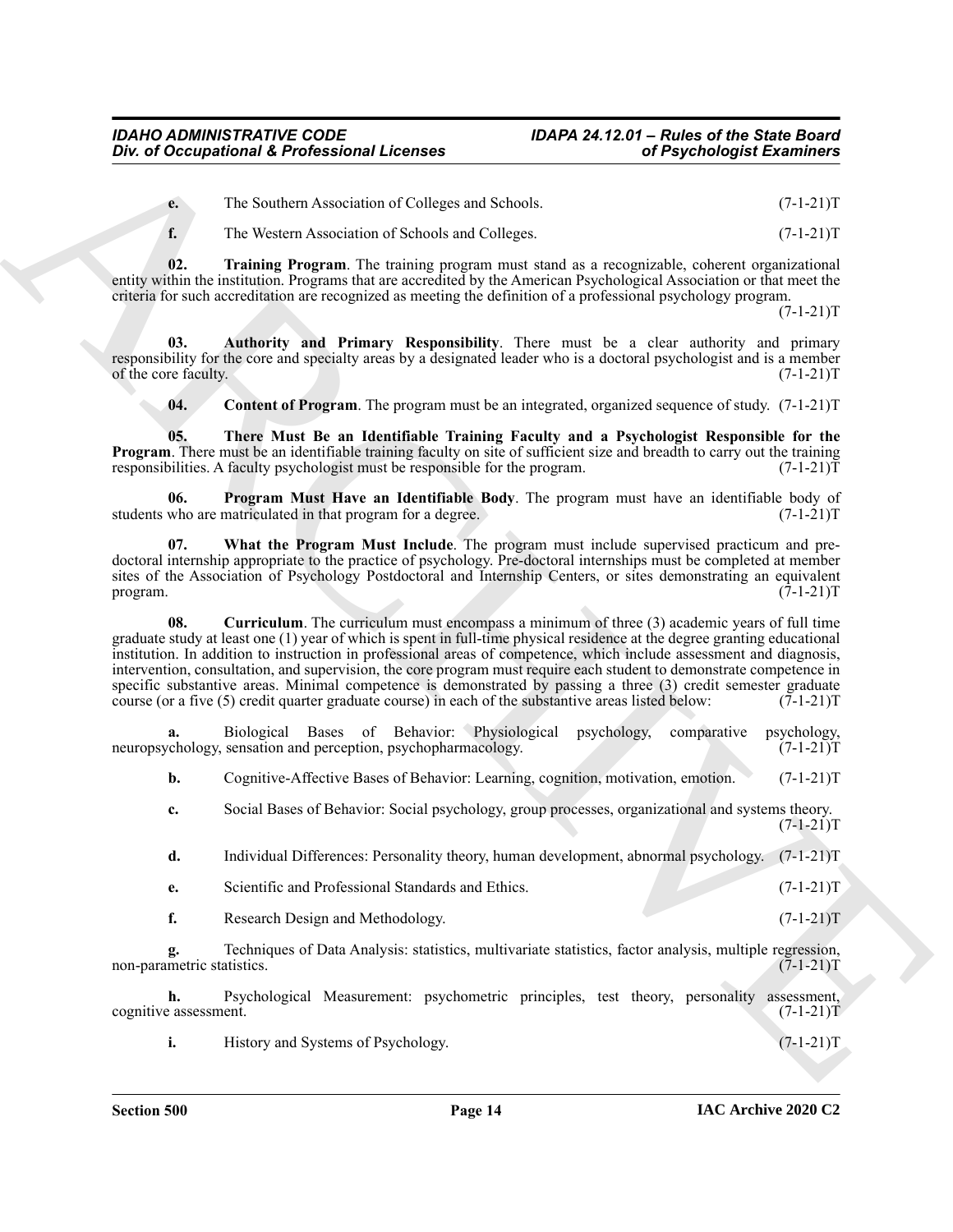<span id="page-14-1"></span>**550. REQUIREMENTS FOR SUPERVISED PRACTICE.**

One of Occupational K. Professional Licenses<br>
ARCHIVES IN the statement in the relation of Psychologial Externios (2-1-211)<br>
Shi, the Mouthwealer and Setting of Supervised President (2-1-211)<br>
Shi, Professional Setting of **01. Duration and Setting of Supervised Practice**. (7-1-21)T **a.** A year of supervised experience is defined as a minimum of one thousand (1000) hours of supervised service provision acquired during not less than a twelve (12) month and no more than a thirty-six (36) calendar month period. The first year of supervised experience must be accredited only after acquiring the equivalent of one (1) year of full time graduate study. A second year must be obtained post-doctorally. (7-1-21)T

<span id="page-14-12"></span>**02. Qualifications of Supervisors**. Supervising psychologists must be licensed and must have training in the specific area of practice in which they are offering supervision.  $(7-1-21)T$ 

<span id="page-14-9"></span>**03.** Amount of Supervisory Contact. One (1) hour per week of face-to-face individual contact per (0) hours of applicable experience is a minimum. twenty  $(20)$  hours of applicable experience is a minimum.

<span id="page-14-11"></span>**04. Evaluation and Accreditation of Supervised Practice**. The Board will require submission of information by the supervisor(s) that enable it to evaluate and credit the extent and quality of the candidate's supervised practice, on a form approved by the Board  $(7-1-21)$ T supervised practice, on a form approved by the Board

<span id="page-14-13"></span>**05. Unacceptable Supervision**. Supervised practice time during which the supervisor deems supervisee's performance to have been unacceptable will not be credited towards the required supervised practice<br>(7-1-21)T hours.  $(7-1-21)T$ 

#### <span id="page-14-2"></span>**551. – 699. (RESERVED)**

<span id="page-14-0"></span>**501. -- 549. (RESERVED)**

<span id="page-14-4"></span><span id="page-14-3"></span>**700. QUALIFICATIONS FOR PROVISIONAL CERTIFICATION OF PRESCRIPTIVE AUTHORITY.** The Board may grant a provisional certification of prescriptive authority to an applicant who holds a current license to practice psychology in Idaho, who completes an application as set forth in Section 100 of these rules, pays the required fee, and who meets the following educational and training qualifications. (7-1-21) required fee, and who meets the following educational and training qualifications.

<span id="page-14-6"></span>**01. Doctoral Degree**. The applicant must have been awarded a doctoral degree in psychology from an in of higher education that meets the requirements in Section 54-2317(2), Idaho Code. (7-1-21)T institution of higher education that meets the requirements in Section  $54-2317(2)$ , Idaho Code.

<span id="page-14-7"></span>**02. Master's Degree**. The applicant must have been awarded a master's degree in clinical psychopharmacology from an accredited program that meets the requirements in Section 54-2317(3), Idaho Code.  $(7-1-21)T$ 

<span id="page-14-5"></span>**03. Clinical Experience**. An applicant must have successfully completed clinical experience as part of the master's clinical psychopharmacology program that includes a diverse population of patients. (7-1-21)T

**a.** Clinical experience must include a minimum of four hundred (400) hours consisting of direct patient contact and collaboration with licensed medical providers involving a minimum of one hundred (100) separate patients.  $(7-1-21)T$ 

| A diverse population of patients includes diversity in:<br>b. |  | $(7-1-21)T$ |  |
|---------------------------------------------------------------|--|-------------|--|
|---------------------------------------------------------------|--|-------------|--|

i. Gender; (7-1-21)T

ii. Different ages throughout the life cycle, including adults, children/adolescents, and geriatrics, as and appropriate: (7-1-21)T possible and appropriate;

Range of disorders listed in the most recent diagnostic and statistical manual of mental disorders (7-1-21)T<br>American psychiatric association and acute and chronic disorders; (7-1-21)T published by the American psychiatric association and acute and chronic disorders;

<span id="page-14-10"></span><span id="page-14-8"></span>**j.** Multiculturalism and Individual Diversity. (7-1-21)T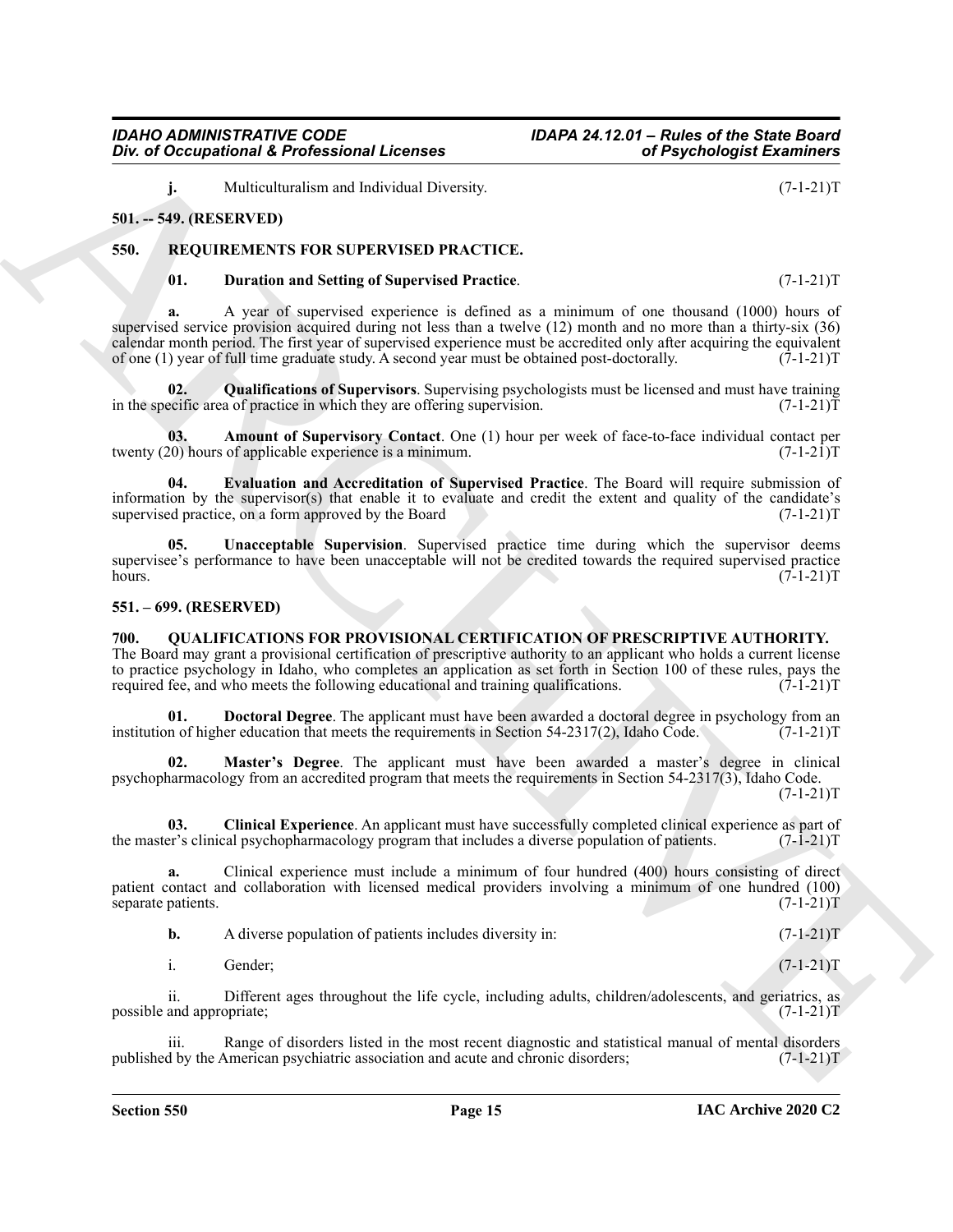| iv. Ethnicity; |  |  | $(7-1-21)T$ |
|----------------|--|--|-------------|
|                |  |  |             |

v. Socio-cultural background; and (7-1-21)T

<span id="page-15-2"></span><span id="page-15-1"></span>vi. In-patient and out-patient settings, as possible and appropriate.  $(7-1-21)T$ 

**04.** Examination. An applicant must successfully pass the national examination in harmacology, as approved by the Board under Section 201 of these rules. (7-1-21) psychopharmacology, as approved by the Board under Section 201 of these rules.

**05. Supervision Agreement**. An applicant must submit to the Board a supervision agreement that identifies the supervising physician(s) who will directly supervise the applicant's prescribing under a provisional certification of prescriptive authority. The documentation submitted to the Board must also identify: (7-1 certification of prescriptive authority. The documentation submitted to the Board must also identify:

For each supervising physician, the supervisor's name, address, license number, state in which status, length of licensure, and area of specialization; (7-1-21)<sup>T</sup> granted, licensure status, length of licensure, and area of specialization;

**b.** For each supervising physician, documentation of the physician's board-certification as a psychiatrist or neurologist or of specialized training and experience in the management of psychotropic medication;  $(7-1-21)T$ 

**c.** For an applicant seeking to prescribe for pediatric or geriatric patients, the supervising physician(s)' specialized training and experience in treating the patient population for which the applicant seeks to prescribe; (7-1-21)T prescribe; (7-1-21)T

ARCHIVE **d.** Designate a primary supervising physician when more than one (1) supervising physician is identified. The primary supervising physician will be responsible for coordinating between the other supervising physician(s) to obtain written progress reports at least every six (6) months concerning how the provisional prescribing psychologist is performing in the domains for supervision. (7-1-21) prescribing psychologist is performing in the domains for supervision.

**e.** The types of cases for which each supervisor will be responsible for supervising and in which the or has specialized training and experience.  $(7-1-21)$ supervisor has specialized training and experience.

**f.** The number of provisional certification holders supervised by each supervising physician. A supervising physician may not concurrently supervise more than three (3) provisional certification holders unless otherwise approved by the Board; and  $(7-1-21)$ T otherwise approved by the Board; and

**g.** The name and nature of setting in which the applicant will practice;  $(7-1-21)$ T

**h.** Prior to a change in supervisors or a change in the supervision agreement, the supervisee must notify the Board and the change must be approved by the Board, or a designated member of the Board, prior to the commencement of supervision by a new supervisor or implementation of the change. (7-1-21)T

# <span id="page-15-3"></span><span id="page-15-0"></span>**701. SUPERVISED PRACTICE OF PROVISIONAL CERTIFICATION HOLDER.**

A holder of a provisional certification of prescriptive authority may only prescribe under the supervision of physician(s) approved by the Board. Prior to application for a certification of prescriptive authority, a provisional certification holder must complete two (2) years of satisfactory prescribing, which includes: (7-1-21)T

<span id="page-15-4"></span>**01. Hours of Supervision**. A minimum of two thousand (2,000) hours acquired in not less than our (24) months and not more than forty-eight (48) months. (7-1-21) twenty-four  $(24)$  months and not more than forty-eight  $(48)$  months.

**a.** The two thousand (2,000) hours may consist of direct patient contact, supervision, case consultations, and collaboration with licensed health care providers for the purpose of evaluation and treatment of patients with medication(s) within the formulary set forth in Section 730 of these rules. (7-1-21)T patients with medication(s) within the formulary set forth in Section 730 of these rules.

**b.** Supervised practice time during which the supervisor(s) deem(s) a supervisee's performance to have been unsatisfactory will not be credited towards the required supervised practice hours. A supervisor who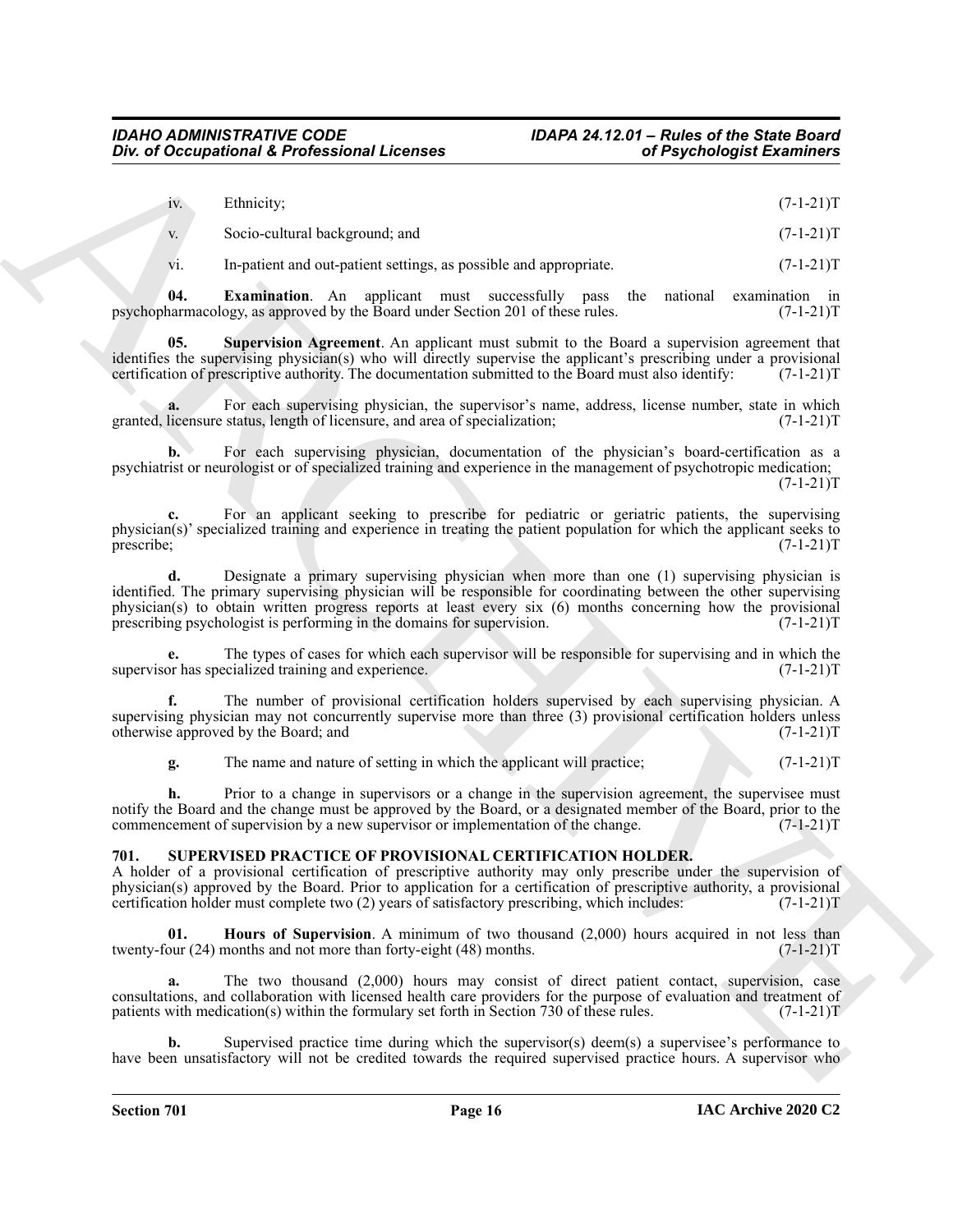<span id="page-16-6"></span><span id="page-16-5"></span><span id="page-16-4"></span>

| Div. of Occupational & Professional Licenses                                                                                                                                                                                                                                                                                                                                                                                                                                                                                                                       | of Psychologist Examiners |
|--------------------------------------------------------------------------------------------------------------------------------------------------------------------------------------------------------------------------------------------------------------------------------------------------------------------------------------------------------------------------------------------------------------------------------------------------------------------------------------------------------------------------------------------------------------------|---------------------------|
| believes the supervisee's practice is unsatisfactory should notify the supervisee and the primary supervisor as soon as<br>possible and identify the basis for such conclusion including, but not limited to, specific domains or issues needing<br>remediation.                                                                                                                                                                                                                                                                                                   | $(7-1-21)T$               |
| 02.<br><b>Number of Patients.</b> A minimum of fifty (50) separate patients who are seen for the purpose of<br>evaluation and treatment with those medications that are within the formulary established in Section 730 of these<br>rules.                                                                                                                                                                                                                                                                                                                         | $(7-1-21)T$               |
| Amount of Supervisory Contact. Supervision on a one-to-one basis for a minimum of four (4)<br>03.<br>hours each month and a minimum of a total of forty-six (46) hours each year. One-to-one supervision must be<br>provided either face-to-face, telephonically, or, by live video communication.                                                                                                                                                                                                                                                                 | $(7-1-21)T$               |
| 04.<br><b>Domains for Supervision.</b> Supervision must include assessment of the provisional certification<br>holder with regard to each of the following domains:                                                                                                                                                                                                                                                                                                                                                                                                | $(7-1-21)T$               |
| Basic science;<br>a.                                                                                                                                                                                                                                                                                                                                                                                                                                                                                                                                               | $(7-1-21)T$               |
| Neurosciences;<br>$\mathbf{b}$ .                                                                                                                                                                                                                                                                                                                                                                                                                                                                                                                                   | $(7-1-21)T$               |
| Physical assessments and laboratory exams;<br>c.                                                                                                                                                                                                                                                                                                                                                                                                                                                                                                                   | $(7-1-21)T$               |
| d.<br>Clinical medicine and pathophysiology;                                                                                                                                                                                                                                                                                                                                                                                                                                                                                                                       | $(7-1-21)T$               |
| Clinical and research pharmacology and psychopharmacology;<br>e.                                                                                                                                                                                                                                                                                                                                                                                                                                                                                                   | $(7-1-21)T$               |
| f.<br>Clinical pharmacotherapeutics;                                                                                                                                                                                                                                                                                                                                                                                                                                                                                                                               | $(7-1-21)T$               |
| Research; and<br>g.                                                                                                                                                                                                                                                                                                                                                                                                                                                                                                                                                | $(7-1-21)T$               |
| h.<br>Professional, ethical, and legal issues.                                                                                                                                                                                                                                                                                                                                                                                                                                                                                                                     | $(7-1-21)T$               |
| 702.<br><b>QUALIFICATIONS TO PRESCRIBE FOR PEDIATRIC OR GERIATRIC PATIENTS.</b><br>A prescribing psychologist may not prescribe for pediatric or geriatric patients unless approved by the Board. The<br>Board may only grant prescriptive authority for pediatric patients or geriatric patients to an applicant for certification<br>of prescriptive authority who has completed one (1) year of satisfactory prescribing, as attested to by the supervising<br>physician, for the patient population for which the prescribing psychologist seeks to prescribe. | $(7-1-21)T$               |
| 01.<br><b>Credit Toward Certification.</b> The one (1) year of satisfactory prescribing for a pediatric or<br>geriatric population may be counted as one $(1)$ year of the two $(2)$ years of satisfactory prescribing required to qualify<br>for a certification of prescriptive authority.                                                                                                                                                                                                                                                                       | $(7-1-21)T$               |
| Hours of Supervision. One (1) year of satisfactory prescribing includes a minimum of one<br>02.<br>thousand $(1,000)$ hours acquired in not less than twelve $(12)$ months and not more than twenty-four $(24)$ months.                                                                                                                                                                                                                                                                                                                                            | $(7-1-21)T$               |
| The one thousand (1,000) hours may consist of direct patient contact, supervision, case<br>a.<br>consultations, and collaboration with licensed medical providers for the purpose of evaluation and treatment of<br>patients with medication(s) within the formulary set forth in Section 730 of these rules. A minimum of eight<br>hundred $(800)$ hours of the one thousand $(1,000)$ hours must be directly related to the population for which the<br>prescribing psychologist seeks to prescribe.                                                             | $(7-1-21)T$               |
| $\mathbf{b}$ .<br>Supervised practice time during which the supervisor(s) deem(s) a supervisee's performance to<br>have been unsatisfactory will not be credited towards the required supervised practice hours. A supervisor who<br>believes the supervisee's practice is unsatisfactory should notify the supervisee and the primary supervisor as soon as                                                                                                                                                                                                       |                           |
| possible and identify the basis for such conclusion including, but not limited to, specific domains or issues needing<br>remediation.                                                                                                                                                                                                                                                                                                                                                                                                                              | $(7-1-21)T$               |

# <span id="page-16-3"></span><span id="page-16-2"></span><span id="page-16-1"></span><span id="page-16-0"></span>**702. QUALIFICATIONS TO PRESCRIBE FOR PEDIATRIC OR GERIATRIC PATIENTS.**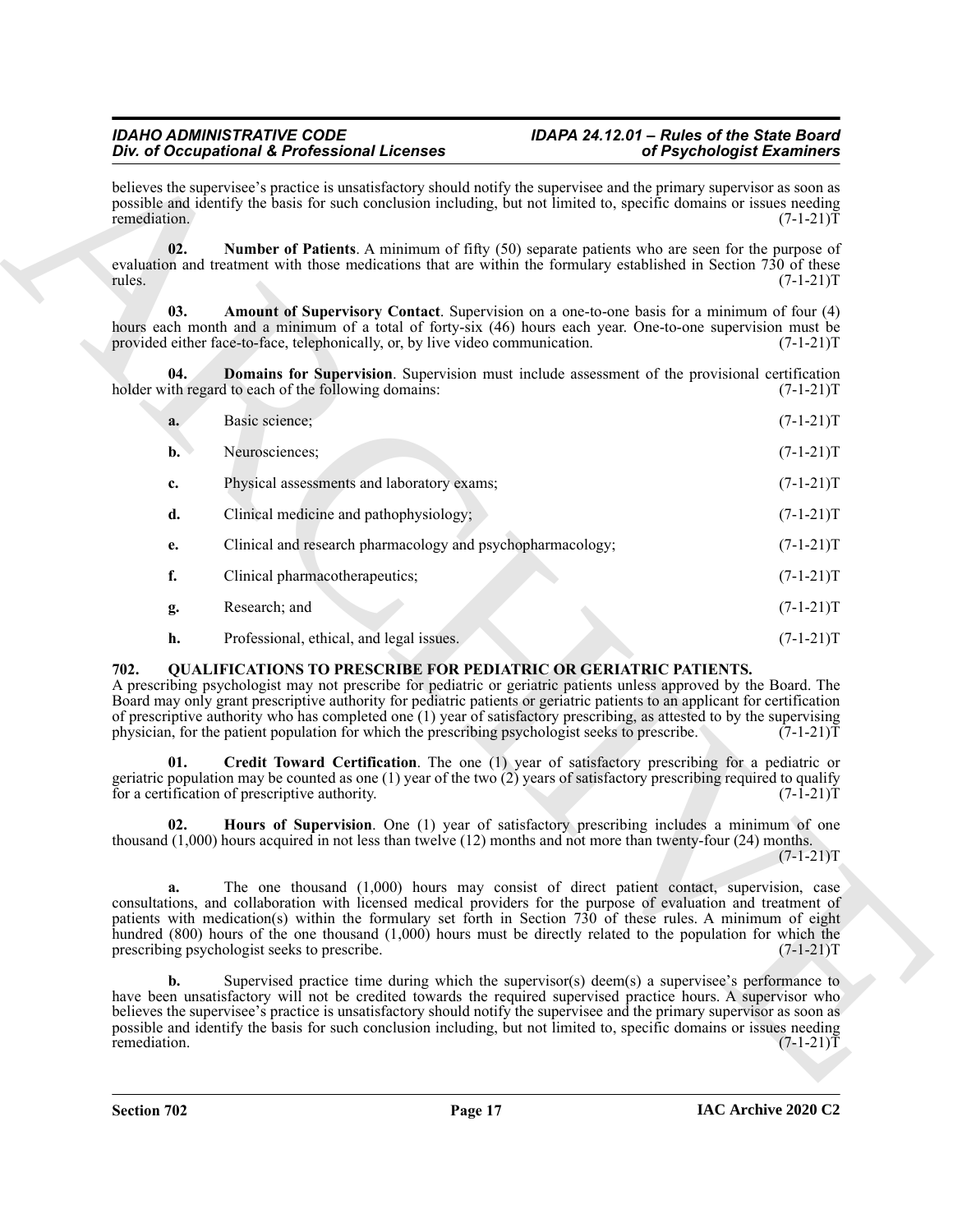One of Octomorphic K Ports and the tractic production and the second in the second in the second in the second in the second in the second in the second in the second in the second in the second in the second in the secon **03. Number of Patients**. One (1) year of satisfactory prescribing includes a minimum of twenty-five (25) separate patients in the population for which the prescribing psychologist seeks to prescribe and who are seen for the purpose of evaluation and treatment with those medications that are within the formulary established in Section 730 of these rules. For a prescribing psychologist who seeks to prescribe for pediatric patients, a minimum of ten (10) separate patients must be twelve  $(12)$  years of age or younger and a minimum of ten  $(10)$  separate patients must be between thirteen  $(13)$  years of age and seventeen  $(17)$  years of age.  $(7-1-21)$ between thirteen  $(13)$  years of age and seventeen  $(17)$  years of age.

<span id="page-17-10"></span><span id="page-17-8"></span>**04. Amount of Supervisory Contact**. Supervision must be obtained in accordance with Subsection 701.03 of these rules, and under a supervision agreement approved by the Board in accordance with Subsection 700.05 of these rules. (7-1-21)T

<span id="page-17-9"></span>**05. Domains for Supervision**. Supervision must include assessment in each of the domains set forth in on 701.04 of these rules. (7-1-21)T Subsection 701.04 of these rules.

# <span id="page-17-0"></span>**703. -- 709. (RESERVED)**

# <span id="page-17-4"></span><span id="page-17-1"></span>**710. QUALIFICATIONS FOR CERTIFICATION OF PRESCRIPTIVE AUTHORITY.**

The Board may grant a certification of prescriptive authority to an applicant who completes an application as set forth in Section 100 of these rules and who meets the following educational and training qualifications. (7-1-21)T

<span id="page-17-5"></span>**01. Holds a License to Practice Psychology**. The applicant must hold a current license to practice gy issued by the Board. (7-1-21)T psychology issued by the Board.

<span id="page-17-6"></span>**02. Holds Provisional Certification**. The applicant must hold a provisional certification of ive authority issued by the Board. (7-1-21) prescriptive authority issued by the Board.

<span id="page-17-7"></span>**03.** Supervision. The applicant must have successfully completed at least two (2) years of satisfactory prescribing under supervision that meets the requirements of Section 701 of these rules, as attested to by the supervising physician(s).  $(7-1-21)T$ 

# <span id="page-17-2"></span>**711. -- 719. (RESERVED)**

# <span id="page-17-11"></span><span id="page-17-3"></span>**720. STANDARDS OF PRACTICE FOR PRESCRIPTIVE AUTHORITY.**

A prescribing psychologist who issues a prescription for medication to a patient must collaborate with the patient's licensed medical provider and follow standards of practice as set forth in these rules. (7-1-21)T licensed medical provider and follow standards of practice as set forth in these rules.

<span id="page-17-12"></span>**Licensed Medical Provider**. A prescribing psychologist may only prescribe medication to a patient who has a licensed medical provider. If a patient does not have a licensed medical provider, the prescribing psychologist must refer the patient to a licensed medical provider prior to prescribing medication. (7-1-21)

**a.** In the event a patient terminates the relationship with the patient's licensed medical provider, with whom the prescribing psychologist has established a collaborative relationship, and the patient declines to secure a new licensed medical provider, the prescribing psychologist must advise the patient that the prescribing psychologist cannot continue to psychopharmacologically manage the patient. (7-1-21) cannot continue to psychopharmacologically manage the patient.

**b.** The prescribing psychologist must document that the psychologist has made every reasonable encourage the patient to maintain or establish a relationship with a licensed medical provider. (7-1-21) effort to encourage the patient to maintain or establish a relationship with a licensed medical provider.

**c.** In those cases, in which an abrupt discontinuation of a psychopharmacologic medication could represent a health risk or result in adverse effects, the prescribing psychologist, with concurrence from the previously established licensed medical provider, may prescribe the medication in a manner that is customarily recognized as a discontinuation regimen until the medication has been completely discontinued. The prescribing psychologist must<br>document the discontinuation regimen in the patient's medical records. (7-1-21) document the discontinuation regimen in the patient's medical records.

<span id="page-17-13"></span>**02. Release of Information**. A prescribing psychologist must obtain a release of information from the patient or the patient's legal guardian authorizing the psychologist to contact the patient's licensed medical provider. If the patient or the patient's legal guardian refuses to sign a release of information for the patient's licensed medical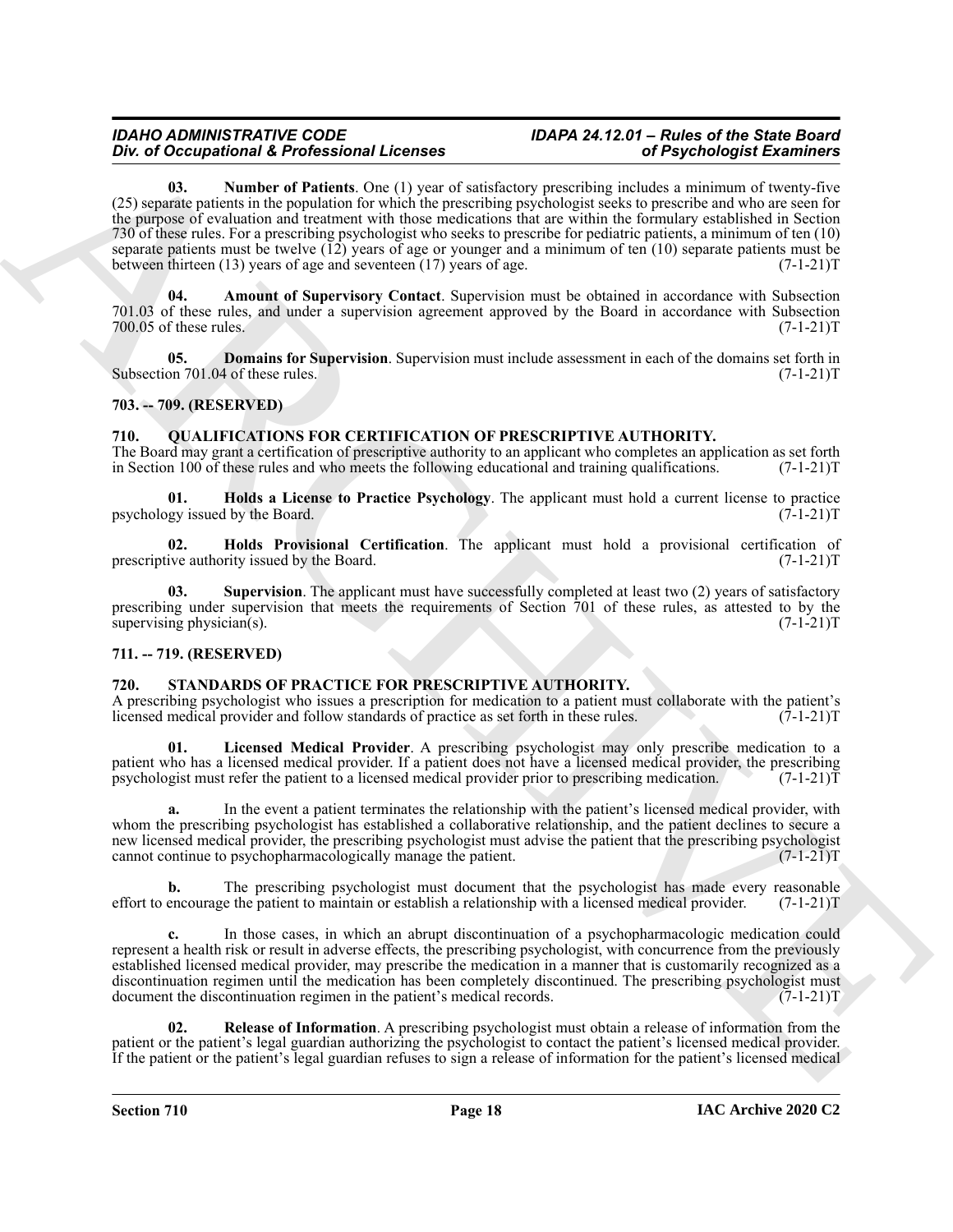provider, the prescribing psychologist must inform the patient or the patient's legal guardian that the psychologist cannot treat the patient pharmacologically without an ongoing collaborative relationship with the patient's licensed medical provider. The psychologist must refer the patient to another mental health care provider who is not required<br>to maintain an ongoing collaborative relationship with a licensed medical provider. (7-1-21) to maintain an ongoing collaborative relationship with a licensed medical provider.

**03. Initial Collaboration with Licensed Medical Provider**. Prior to prescribing medication, a prescribing psychologist must contact the patient's licensed medical provider as provided in these rules and receive the results of the licensed medical provider's assessment. (7-1-21)T

<span id="page-18-1"></span>**a.** The prescribing psychologist must inform the licensed medical provider of:  $(7-1-21)$ T

i. The medication(s) the prescribing psychologist intends to prescribe for mental, nervous, emotional, al, substance abuse, cognitive disorders; and behavioral, substance abuse, cognitive disorders; and

ii. Any laboratory tests that the prescribing psychologist ordered or reviewed. (7-1-21)T

**b.** The prescribing psychologist must discuss with the licensed medical provider the relevant indications and contraindications to the patient of prescribing the medication(s) that the prescribing psychologist intends to prescribe. (7-1-21)T

**c.** The prescribing psychologist must document the date and time of contacts with the licensed medical provider, a summary of what was discussed, and the outcome of the discussions or decisions reached.  $(7-1-21)T$ 

<span id="page-18-2"></span>**04. Ongoing Collaboration with Licensed Medical Provider**. After the initial collaborative relationship with the patient's licensed medical provider is established, the prescribing psychologist must maintain and document the collaborative relationship to ensure that relevant information is exchanged accurately and in a timely manner. At a minimum the prescribing psychologist must: (7-1-21) timely manner. At a minimum the prescribing psychologist must:

Contact the licensed medical provider for any changes in medication not previously discussed with cal provider.  $(7-1-21)T$ the licensed medical provider.

**b.** Contact the licensed medical provider if and when the patient experiences adverse effects from medications prescribed by the psychologist that may be related to the patient's medical condition for which he or she<br>is being treated by a health care practitioner. (7-1-21) is being treated by a health care practitioner.

**c.** Contact the licensed medical provider regarding results of laboratory tests related to the medical care of the patient that have been ordered by the psychologist in conjunction with psychopharmacological treatment.  $(7-1-21)T$ 

**d.** Inform the licensed medical provider as soon as possible of any change in the patient's psychological condition that may affect the medical treatment being provided by the licensed medical provider.  $(7-1-21)T$ 

**e.** Request that as part of the collaborative relationship, the licensed medical provider inform the prescribing psychologist of any new medical diagnosis or changes in the patient's medical condition that may affect<br>the treatment being provided by the prescribing psychologist. (7-1-21) the treatment being provided by the prescribing psychologist.

For  $\theta$  Decoration is for behaviour like the state in the point of Phyodological Examines of the point of the point of Figure and the point of the point of the state point of the state point of the state point of the poi **f.** Request that as part of the collaborative relationship, the licensed medical provider inform the prescribing psychologist of any psychotropic medications prescribed or discontinued by the licensed medical provider or other licensed medical provider, of which the licensed medical provider is aware, the dates of any subsequent changes in psychotropic medications prescribed by the licensed medical provider or other licensed medical provider, of which the licensed medical provider is aware, and the efforts to coordinate the mental health care<br>of the patient as soon as possible. (7-1-21) of the patient as soon as possible.

<span id="page-18-0"></span>**05. Disagreement between Prescribing Psychologist and Licensed Medical Provider**. If the licensed medical provider and the prescribing psychologist do not agree about a particular psychopharmacological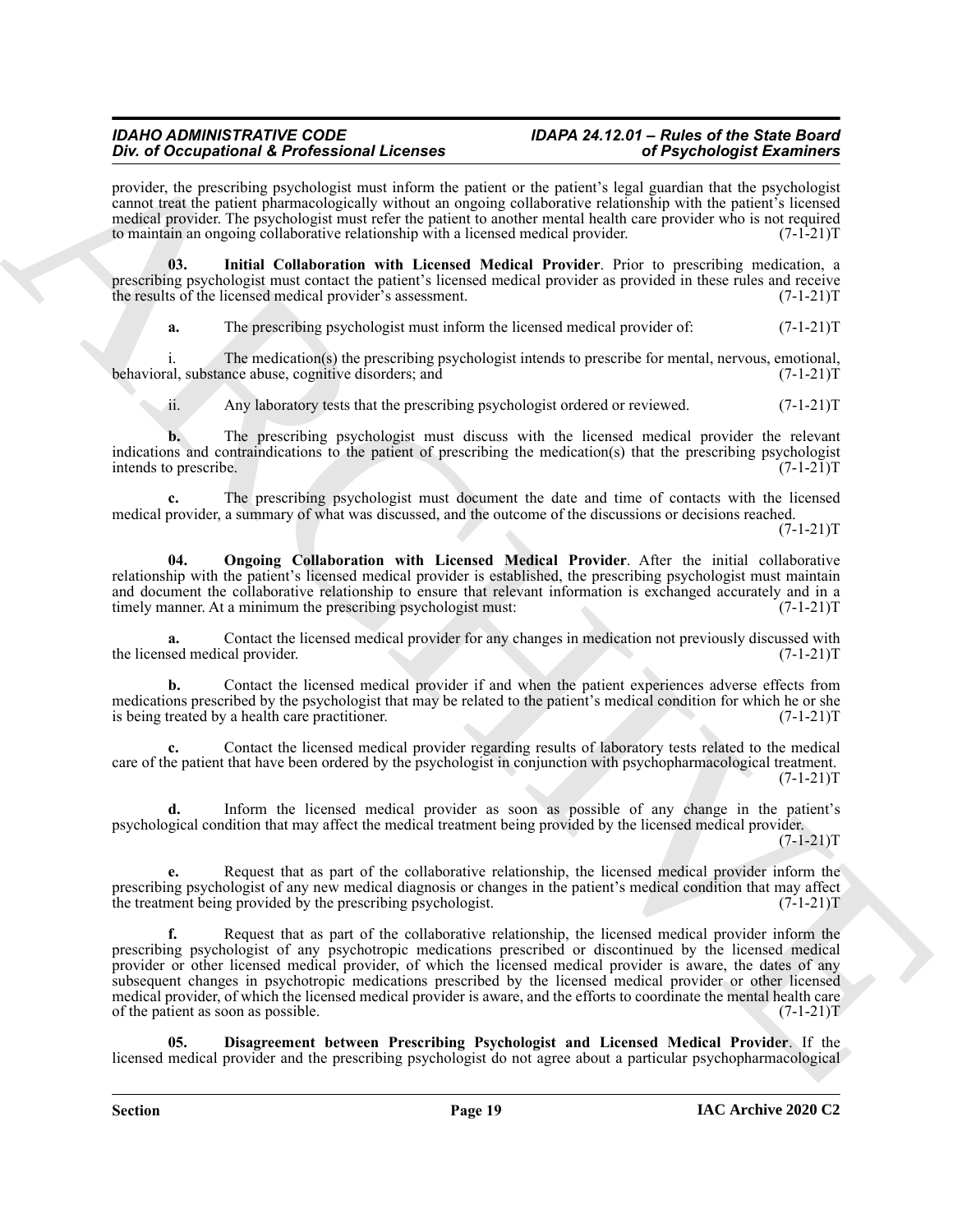<span id="page-19-9"></span>treatment strategy, the prescribing psychologist must document the reasons for recommending the psychopharmacological treatment strategy that is in disagreement and must inform the licensed medical provider of that recommendation. If the licensed medical provider believes the medication is contraindicated because of a patient's medical condition, the prescribing psychologist must defer to the judgment of the licensed medical provider and may not prescribe that psychopharmacological treatment strategy.  $(7-1-21)$ T

For observation of *F*-Reference International control is consistent and the control is consistent and the control is consistent and the control is consistent and the control is consistent and the control is consistent an **06. Prohibited Agreements with Licensed Medical Providers**. A prescribing psychologist is prohibited from employing a licensed medical provider or entering into an independent contractor or similar contractual or financial relationship with a licensed medical provider with whom the prescribing psychologist collaborates, unless approved by the Board. The Board may grant an exception to this requirement on a case-by-case basis where the prescribing psychologist shows that such relationship is structured so as to prohibit interference with the licensed medical provider's relationship with patients, the licensed medical provider's exercise of independent medical judgment, and satisfaction of the obligations and responsibilities in Chapter 23, Title 57, Idaho Code, and these rules. (7-1-21)T

<span id="page-19-8"></span>**07. Prescriptions**. All prescriptions issued by a prescribing psychologist must comply with all le federal and state laws, rules and regulations and these rules. (7-1-21) applicable federal and state laws, rules and regulations and these rules.

<span id="page-19-7"></span>**08. Emergencies**. If a prescribing psychologist determines that an emergency exists that may jeopardize the health or well being of the patient, the prescribing psychologist may, without prior consultation with the patient's licensed medical provider, prescribe psychotropic medications or modify an existing prescription for psychotropic medication previously written for that patient by that prescribing psychologist. The prescribing psychologist must consult with the licensed medical provider as soon as possible. The prescribing psychologist must document in the patient's psychological evaluation/treatment records the nature and extent of the emergency and the attempt(s) made to contact the licensed medical provider prior to prescribing or other reason why contact could not be made.  $(7-1-21)T$ 

<span id="page-19-6"></span>**09. Disaster Areas**. If a prescribing psychologist is working in a declared emergency/disaster area, the nedical staff can serve as the evaluating licensed medical provider. (7-1-21) on-site medical staff can serve as the evaluating licensed medical provider.

# <span id="page-19-0"></span>**721. -- 729. (RESERVED)**

### <span id="page-19-3"></span><span id="page-19-1"></span>**730. FORMULARY.**

A prescribing psychologist may prescribe medications and controlled substances that are recognized in or customarily used in the diagnosis, treatment and management of individuals with mental, nervous, emotional, behavioral, substance abuse and cognitive disorders and that are relevant to the practice of psychology or other procedures directly related thereto under the following limitations. (7-1-21) procedures directly related thereto under the following limitations.

<span id="page-19-5"></span>**01.** Prohibited Medications and Controlled Substances. A prescribing psychologist may not prescribe:  $(7-1-21)T$ prescribe: (7-1-21)T

**a.** Any medication or controlled substance designated or included as a Schedule I controlled substance; or  $(7-1-21)$ T

<span id="page-19-4"></span>**b.** Any opioid. (7-1-21)T

**02. Disorders and Conditions**. A prescribing psychologist may not prescribe medication to treat a primary endocrine, cardiovascular, orthopedic, neurologic, gynecologic, obstetric, metabolic, hematologic, respiratory, renal, gastrointestinal, hepatic, dermatologic, oncologic, infectious, ophthalmologic, or rheumatologic illness or disorder. The provisions of this rule do not prohibit a prescribing psychologist from prescribing to treat a mental, nervous, emotional, behavioral, substance abuse or cognitive disorder that arises secondary to a primary physical illness, provided that the primary illness is being treated by a licensed medical provider and the prescribing psychologist collaborates with the patient's licensed medical provider, as provided in these rules. (7-1-21)T

# <span id="page-19-2"></span>**731. -- 999. (RESERVED)**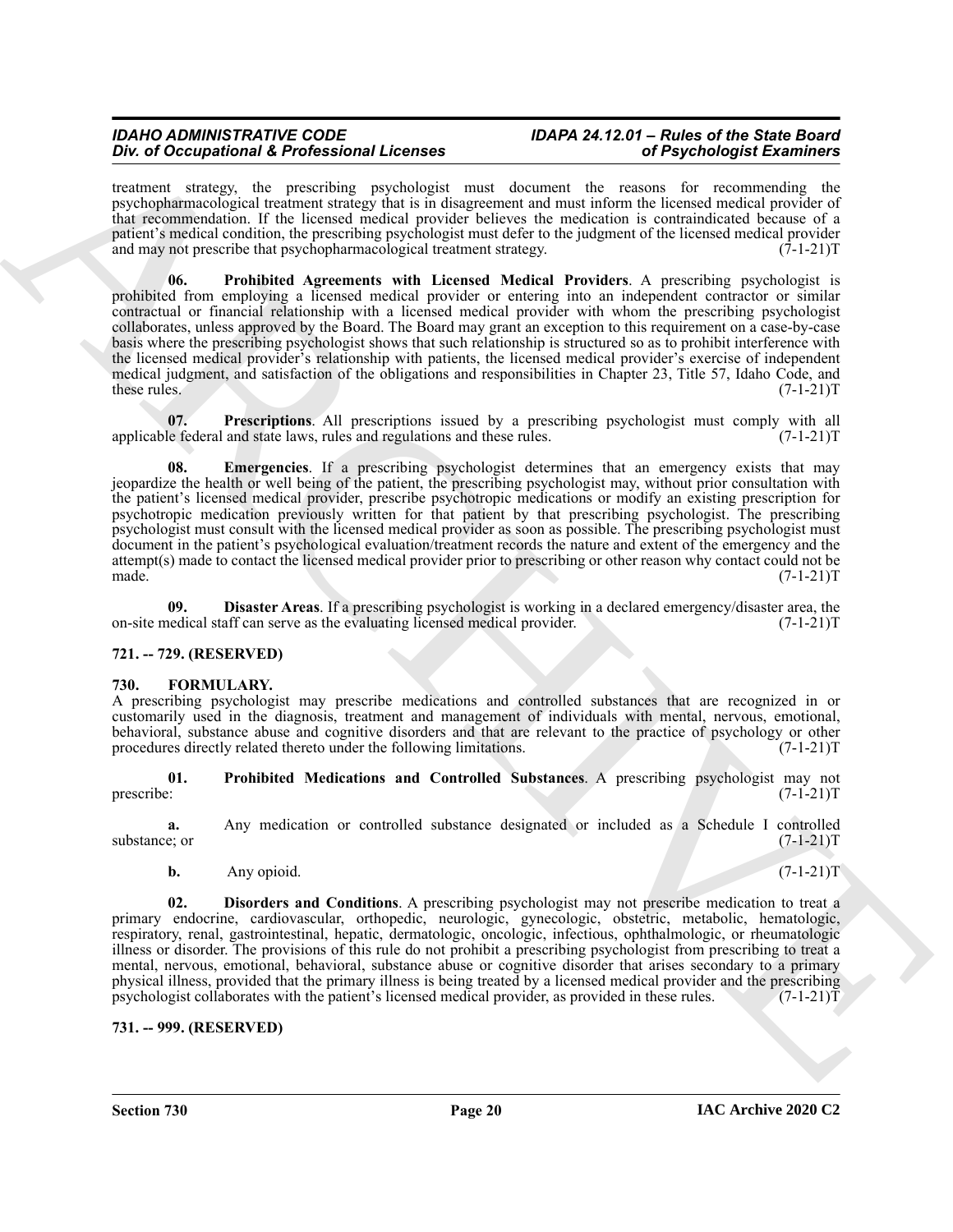# *Subject Index*

# **A**

Application 4 Filing an Application 4 Supporting Documents 4

#### **C**

Code Of Ethics 7 Continuing Education Requirements For Relicensure In Psychology 8 Carryover of Continuing Education Hours 9 Certificates of Satisfactory Attendance & Completion 9 Licensees Who Do Not Fulfill the Continuing Education Requirements 9 Newly Licensed Individuals 9 Number of Hours Required 8 Professional Level of Continuing Education - Time Period Records Kept - Audit 9 Special Exemption 9

# **D**

Definitions, IDAPA 24.12.01 4 Certificate of Professional Qualification 4 Collaboration or Collaborative Relationship 4 Geriatric Patient 4 Licensed Medical Provider 4 Mental, Nervous, Emotional, Behavioral, Substance Abuse & Cognitive Disorders 4 Pediatric Patient 4 Prescribing Psychologist 4 Supervising Physician 4 Discipline 7

# **E**

Educational & Credentialing Requirements For Licensure 13 Authority and Primary Responsibility 14 Content of Program 14 Curriculum 14 Program Must Have an Identifiable Body 14 There Must be an Identifiable Training Faculty & a Psychologist Responsible for the Program 14 Training in Professional Psychology 13 Training Program 14 What the Program Must Include 14 Endorsement 6

Eligibility for Endorsement 6 Requirements for Endorsement 6 Endorsement For Certification Of Prescriptive Authority 6 Advisory Panel 7 Credit Toward Requirements 7 Holds a Current Certificate of Prescriptive Authority 7 Holds a Current License 6 Examination For Provisional Certification Of Prescriptive Authority 6 Date of Exam 6 Passing Score 6 Examinations 5 Failure of Exam 5 Passing Score 5 Time & Place of Exam 5 Written Exam Required 5

# **F**

Fees 5 Formulary 20 Disorders & Conditions 20 Prohibited Medications & Controlled Substances 20

# **G**

[A](#page-7-5)[R](#page-8-3)[C](#page-19-5)[HI](#page-9-1)[V](#page-7-10)[E](#page-14-9) Guidelines For Approval Of Continuing Education Credits 9 Board Assessment of Continuing Education Activities 10 Continuing Education Credit 9 Credit for International, National & Regional Meetings of Psychological Organizations 10 Credit for Other Relevant Workshops, Licensed Psychologist Classes or Training Experiences 10 Electronic Continuing Education Courses 10 Presentation of Papers 10 Self-Study, Lectures or Public or Professional Publications & Presentations 10 Guidelines For Use Of Service Extenders To Licensed Psychologists 11 Conditions for Use of Service Extenders 12 General Provisions for Licensed Psychologists Extending Their Services Through Others 11 Qualifications for Service Extenders 12

**H** Hours of Supervision 17

# **I**

Inactive Status 7 Inactive License Status 7 Request for Inactive Status 7 Incorporation By Reference 4

# $\frac{L}{4}$

Legal Authority

# **Q**

Qualifications For Certification Of Prescriptive Authority 18 Holds a License to Practice Psychology 18 Holds Provisional Certification 18 Supervision 18 Qualifications For Provisional Certification Of Prescriptive Authority 15 Clinical Experience 15 Doctoral Degree 15 Examination 16 Master's Degree 15 Supervision Agreement 16 Qualifications To Prescribe For Pediatric Or Geriatric Patients 17 Amount of Supervisory Contact 18 Credit Toward Certification 17 Domains for Supervision 18 Number of Patients 18

# **R**

Rehabilitation Components 8 Additional Requirements 8 Educational Programs 8 Options in Devising Rehabilitation Program 8 Renewal Of License - Continuing Education 8 Requirements For Supervised Practice 15 Amount of Supervisory Contact 15 Duration & Setting of Supervised Practice 15 Evaluation & Accreditation of Supervised Practice 15 Qualifications of Supervisors 15 Unacceptable Supervision 15

# **S**

Scope 4 Standards Of Practice For Prescriptive Authority 18